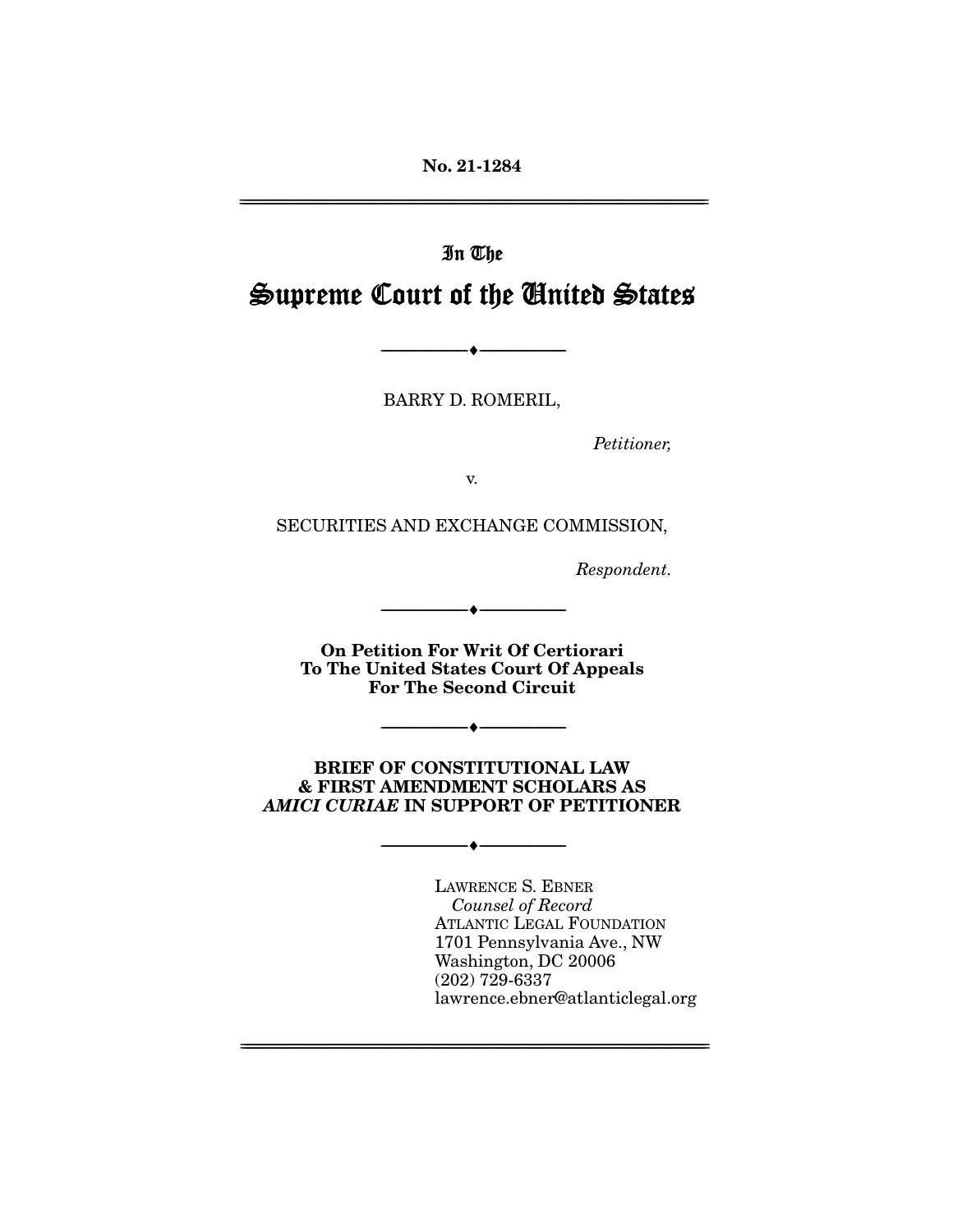# **TABLE OF CONTENTS**

i

| INTEREST OF THE AMICI CURIAE1                                                                         |
|-------------------------------------------------------------------------------------------------------|
| SUMMARY OF ARGUMENT2                                                                                  |
|                                                                                                       |
| Review Should Be Granted Because the SEC Gag Rule<br>Raises Important First Amendment Issues That the |
| A. The SEC Gag Rule is a presumptively invalid prior                                                  |
| B. The SEC Gag Rule is a presumptively<br>unconstitutional exercise in content and                    |
| The SEC Gag Rule is an unconstitutional<br>C.                                                         |
| D. The SEC Gag Rule is paternalistic and violates the<br>public's First Amendment rights to receive   |
| $\textbf{CONCLUSION}.\textcolor{red}{\textbf{22}}$                                                    |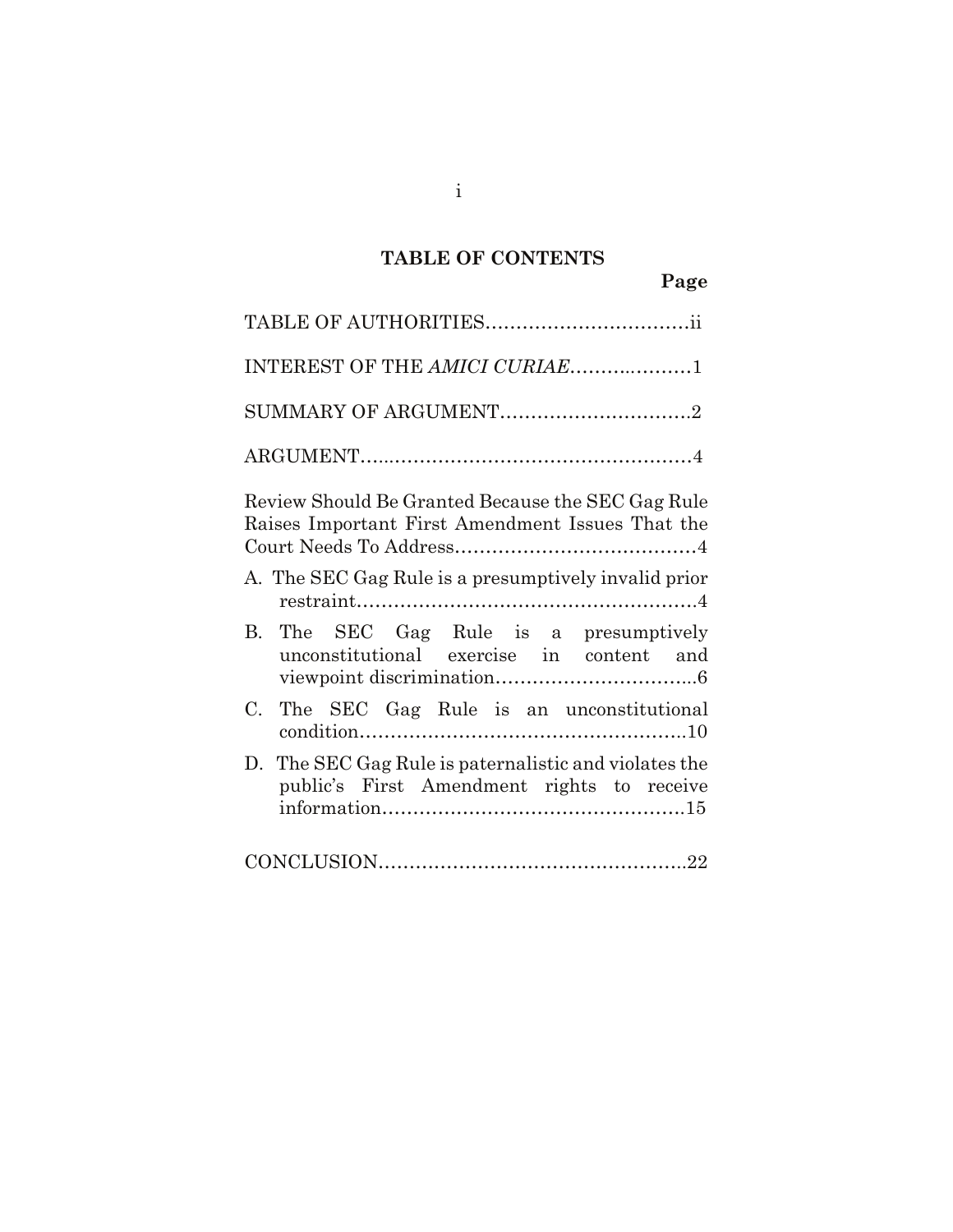# **TABLE OF AUTHORITIES**

# **Page(s)**

# **Cases**

| 44 Liquormart, Inc. v. Rhode Island,                        |
|-------------------------------------------------------------|
| Agency for Int'l Dev. v. All. for Open Soc'y<br>Int', Inc., |
|                                                             |
| Citizens United v. Fed. Election Comm'n,                    |
| Cohen v. Cowles Media Co.,                                  |
| Davies v. Grossmont Union High School                       |
| Dist.,<br>930 F.2d 1390 (9th Cir. 1991) 13                  |
| First Nat'l Bank of Boston v. Bellotti,                     |
| Kleindienst v. Mandel,                                      |
| Lamont v. Postmaster General,                               |
| 381 U.S. 301 (1965) (Brennan, J.,                           |
| Martin v. City of Struthers, Ohio,                          |
|                                                             |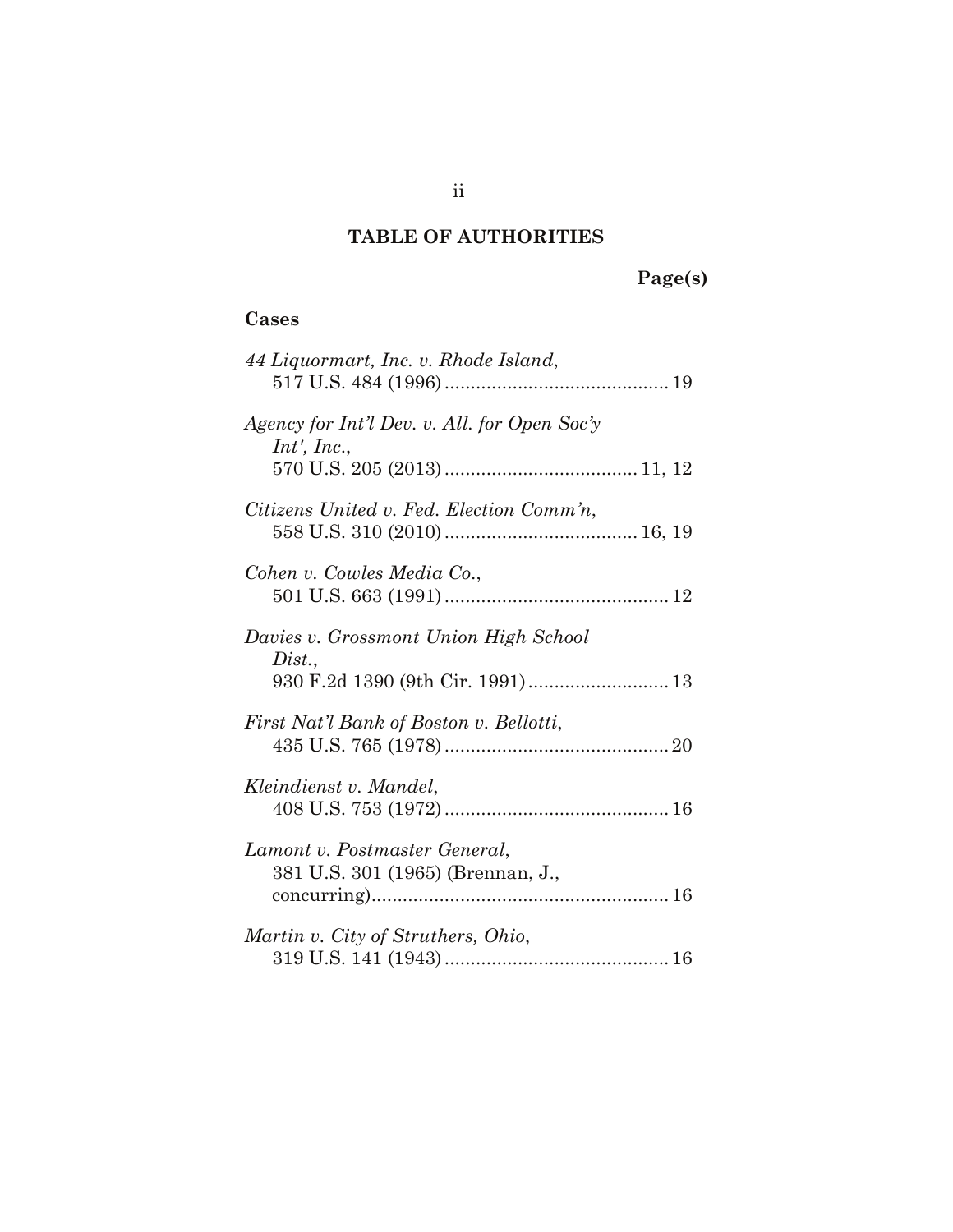| Milkovich v. Lorain Journal Co.,                                                                      |
|-------------------------------------------------------------------------------------------------------|
| In re Murphy-Brown, LLC,                                                                              |
| Nat'l Fed'n of Indep. Bus. v. Sebelius,                                                               |
| Nat'l Inst. of Fam. & Life Advoc. v. Becerra,                                                         |
| Near v. Minnesota ex rel. Olson,                                                                      |
| Nebraska Press Ass'n v. Stuart,                                                                       |
| New York Times Co. v. Sullivan,                                                                       |
| Org. for a Better Austin v. Keefe,                                                                    |
| Overbey v. Mayor & City Council of<br>Baltimore, 930 F.3d 215<br>(4th Cir. 2019).  13, 14, 15, 17, 18 |
| Packingham v. North Carolina,                                                                         |
| Peel v. Attorney Registration and<br>Disciplinary Comm'n of Illinois,                                 |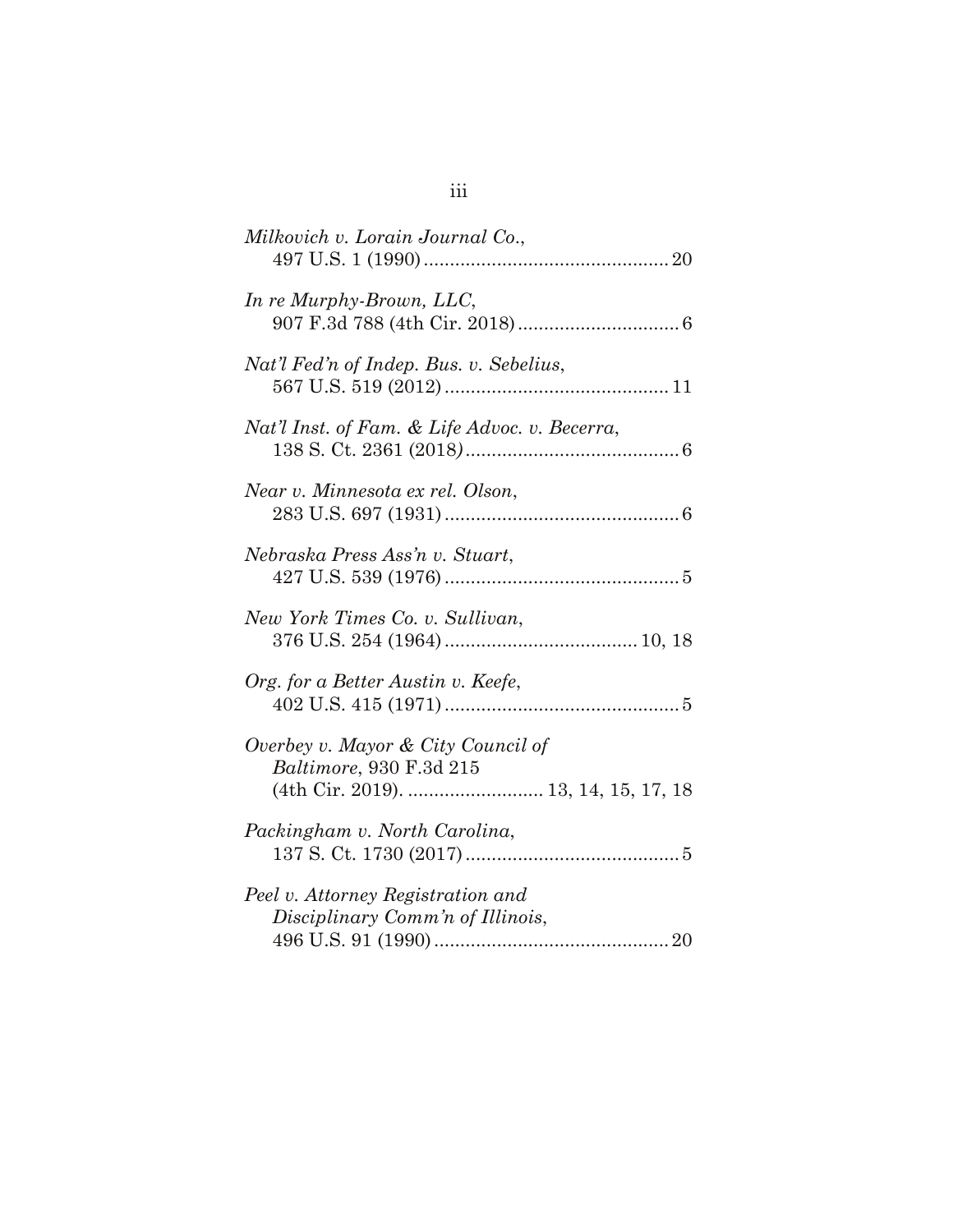| R.A.V. v. City of St. Paul,                                                         |
|-------------------------------------------------------------------------------------|
| Reed v. Town of Gilbert,                                                            |
| Riley v. Nat'l Fed. of the Blind of North<br>Carolina, Inc., 487 U.S. 781 (1988) 20 |
| Rosenberger v. Rector & Visitors of Univ. of<br>Virginia,                           |
| Rubin v. Coors Brewing Co.,                                                         |
| S.E.C. v. Vitesse Semiconductor Corp.,                                              |
| Seattle Times Co. v. Rhinehart,                                                     |
| Simon & Schuster, Inc. v. Members of the<br>New York State Crime Victims Board,     |
| Snepp v. United States,                                                             |
| Sorrell v. IMS Health, Inc.,                                                        |
| Speiser v. Randall,                                                                 |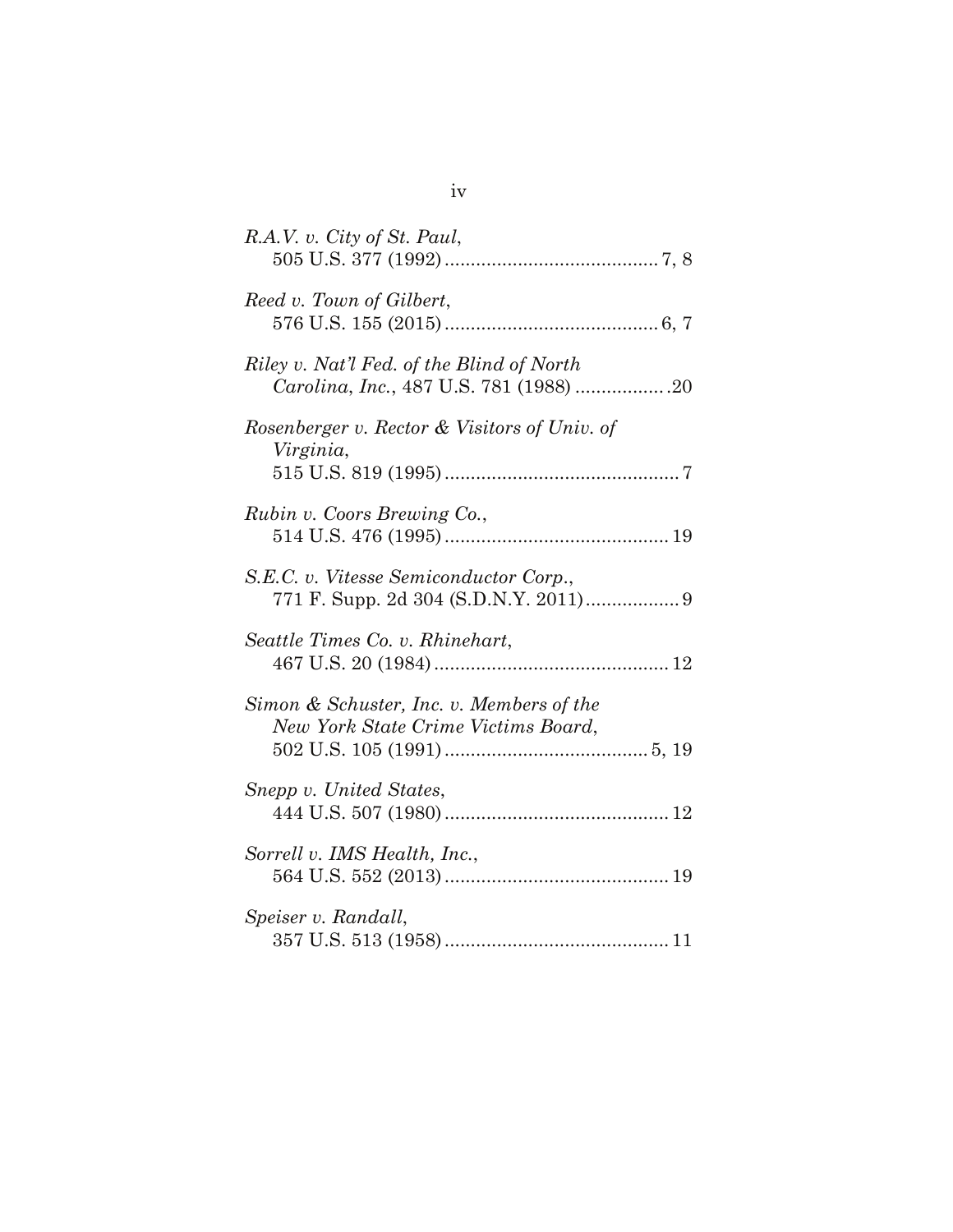| Stanley v. Georgia,                    |  |
|----------------------------------------|--|
| United States v. Alvarez.              |  |
| United States v. Stevens,              |  |
| Ward v. Rock Against Racism,           |  |
| Whitman v. Am. Trucking Assn's., Inc., |  |
| Whitney v. California,                 |  |
| Regulation                             |  |

|--|--|

# **Other Authorities**

| A Few Good Men, available at        |  |
|-------------------------------------|--|
|                                     |  |
|                                     |  |
| Alon F Confield Dromises of Silence |  |

| Alan E. Gartield, <i>Promises of Silence</i> : |  |
|------------------------------------------------|--|
| Contract Law and Freedom of Speech, 83         |  |
|                                                |  |

| Burt Neuborne, <i>Limiting the Right to Buy</i> |  |
|-------------------------------------------------|--|
| Silence: A Hearer-Centered Approach, 90         |  |
| U. Colo. L. Rev. 411, 439 (2019)  16, 17        |  |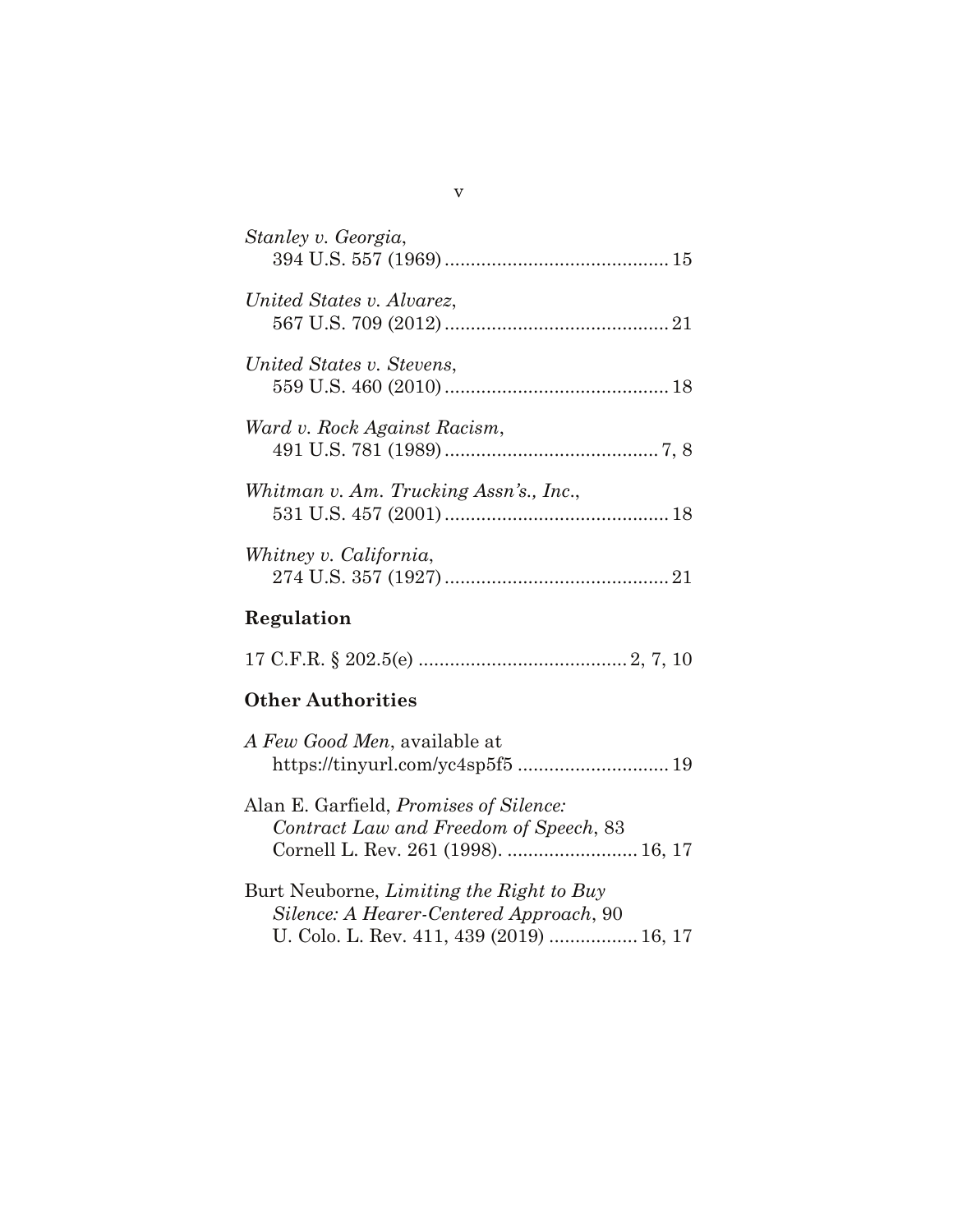| Clay Calvert, Gag Clauses and the Right to    |
|-----------------------------------------------|
| <b>Gripe: The Consumer Review Fairness</b>    |
| Act of 2016 & State Efforts to Protect        |
| <b>Online Reviews from Contractual</b>        |
| Censorship, 24 Widener L. Rev. 203, 212       |
|                                               |
| David Rosenfeld, Admissions in SEC            |
| <b>Enforcement Cases: The Revolution That</b> |
| Wasn't, 103 Iowa L. Rev. 113, 118–19          |
|                                               |
|                                               |
| Genelle I. Belmas & Brian N. Larson,          |
| Clicking Away Your Speech Rights: The         |
| <i>Enforceability of Gagwrap Licenses, 12</i> |
| Comm. L. & Policy 37 (2007)  16               |
|                                               |
| James Valvo, The CFTC and SEC Are             |
| Demanding Unconstitutional Speech             |
| Bans in Their Settlement Agreements,          |
| Yale J. on Reg.: Notice & Comment Blog        |
|                                               |
|                                               |
| Mario Puzo, The Godfather (New York: G.P.     |
|                                               |
| Rodney A. Smolla, 2 Smolla & Nimmer on        |
| Freedom of Speech § 15:59.50 (2022            |
|                                               |
|                                               |

vi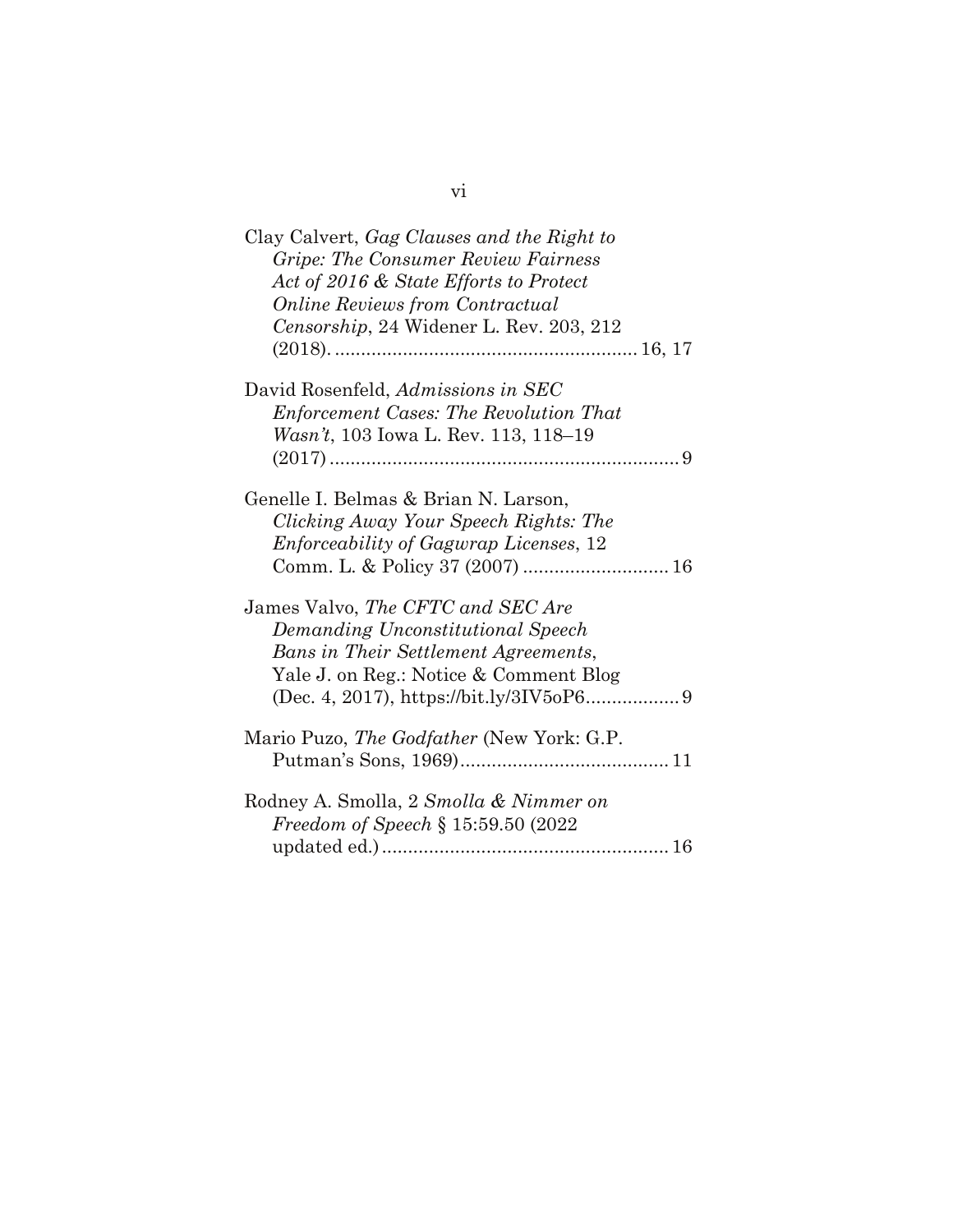#### **INTEREST OF THE** *AMICI CURIAE* **[1](#page-7-0)**

*Amici curiae* are Constitutional Law and First Amendment scholars who have a keen and abiding interest in the freedom-of-speech issues presented by this appeal. They are filing this brief as individuals, not as representatives of the universities with which they are affiliated. Their brief discusses why the U.S. Securities and Exchange Commission (SEC) "Gag Rule" consent order policy raises serious First Amendment concerns that the Court should address for the benefit of the public as well as the SEC.

**Rodney A. Smolla**, who is the principal author of this brief, is Dean and Professor of Law at the Delaware Law School of Widener University, and as of July 1, 2022, President of Vermont Law School.

**Clay Calvert** is a Professor of Law, the Brechner Eminent Scholar in Mass Communication, and the Director of the Marion B. Brechner First Amendment Project, at the University of Florida.

**Alan E. Garfield** is a Distinguished Professor of Law at the Delaware Law School of Widener University.

<span id="page-7-0"></span><sup>1</sup> Petitioner's and Respondent's counsel of record were provided timely notice in accordance with Sup. Ct. R. 37.2(a) and have consented to the filing of this brief. In accordance with Sup. Ct. R. 37.6, *amici* certify that no counsel for a party authored this brief in whole or part, and that no party or counsel other than the *amici* or their counsel made a monetary contribution intended to fund preparation or submission of this brief.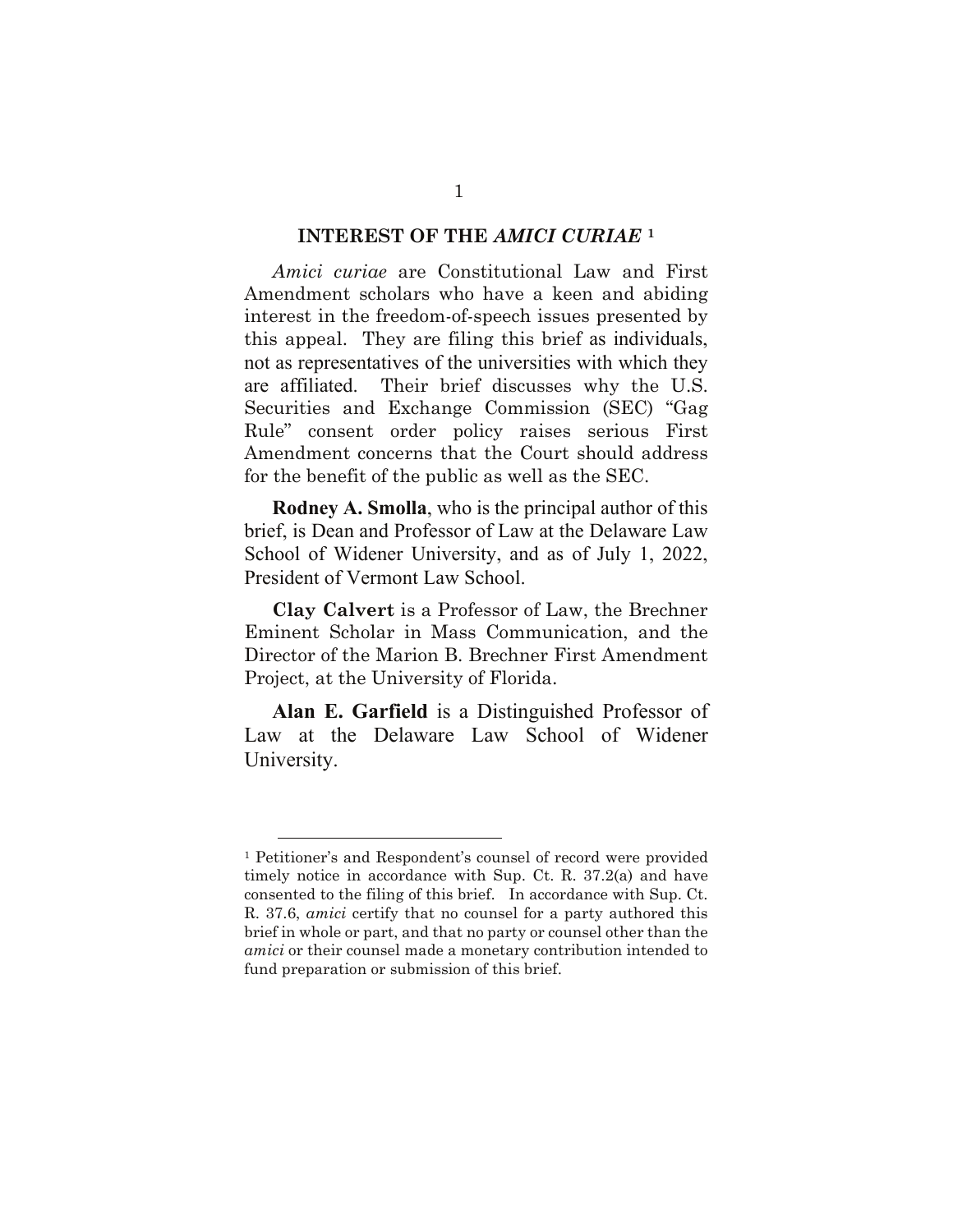**Burt Neuborne** is the Norman Dorsen Professor of Civil Liberties Emeritus and Founding Legal Director of the Brennan Center for Justice, at NYU School of Law.

**Nadine Strossen** is the John Marshall Harlan II Professor of Law Emerita at New York Law School, and past national President of the American Civil Liberties Union.

**Eugene Volokh** is the Gary T. Schwartz Distinguished Professor of Law at UCLA School of Law.

#### <span id="page-8-0"></span>**SUMMARY OF ARGUMENT**

The Court should grant the Petition for a Writ of Certiorari to address First Amendment issues that have enormous practical importance to the operation of the American legal system—issues that long have vexed and confused lower courts—and for which this Court's guidance is critically needed.

The immediate issue posed by the petition is the constitutionality of the "SEC Gag Rule," 17 C.F.R. § 202.5(e), a policy which the SEC imposed on Petitioner Barry Romeril and applies universally in connection with all civil enforcement consent orders. The reasons for granting the petition, however, extend far beyond Mr. Romeril's personal interests and those of countless other SEC individual or corporate enforcement targets that have been and will continue to be unconstitutionally burdened by the SEC Gag Rule. Writ large, the petition reflects the urgent and more far-reaching need for clarity concerning the extent to which government agencies may coerce silence from a citizen as a condition imposed to resolve a dispute between the government and the citizen.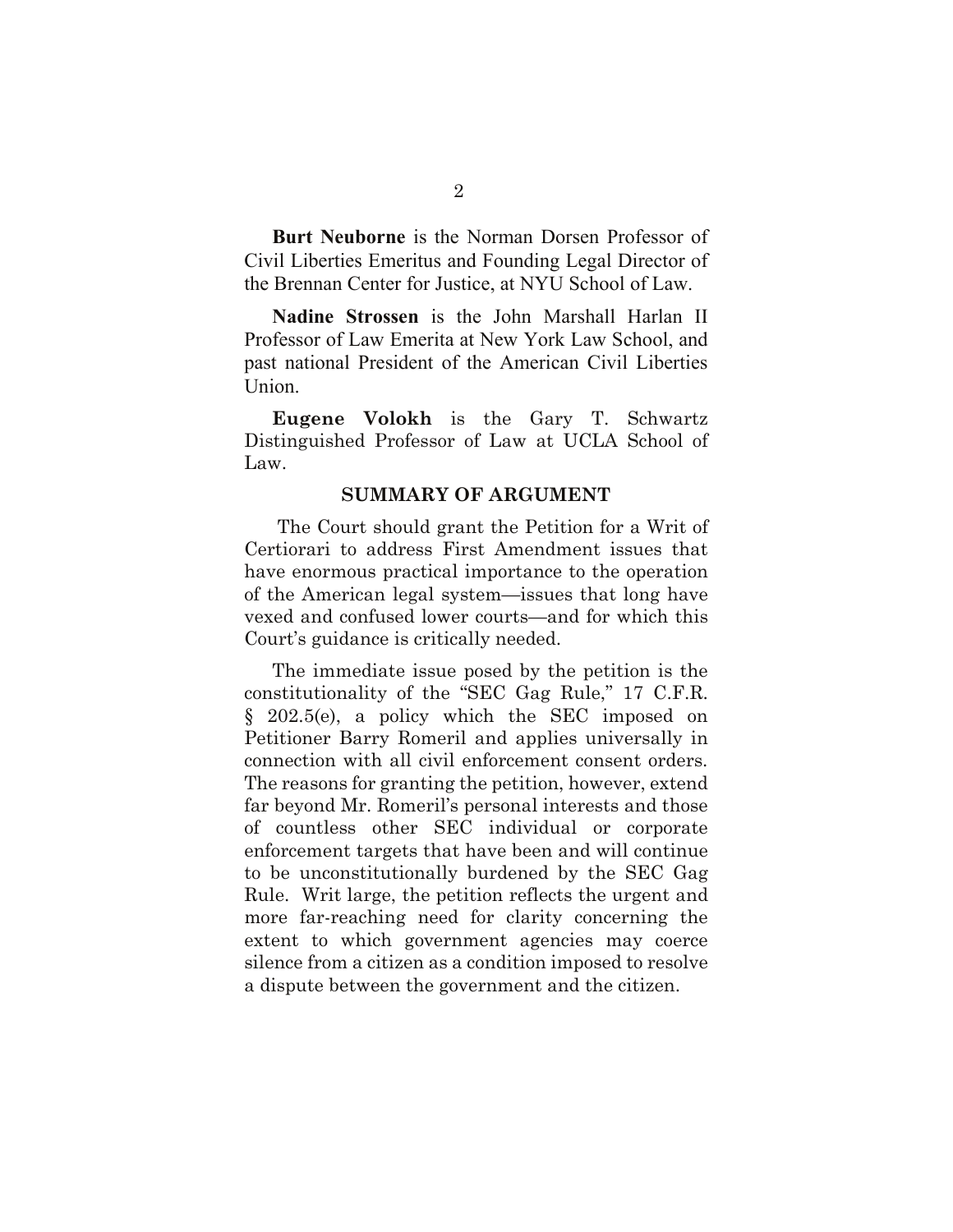The Second Circuit's decision below conflicts with decisions from other circuits and state courts at a time when the principles governing the enforceability of non-disclosure, non-disparagement, and similar silence-imposing arrangements are in dramatic flux. This Court's intercession is particularly needed to bring greater clarity to the four important First Amendment doctrines with which courts have struggled in determining the enforceability of such gag provisions.

*First*, review is warranted so that this Court can address whether the SEC Gag Rule is a presumptively unconstitutional prior restraint. If it is a prior restraint, the Court should explain that the heavy presumption against prior restraints ought not be lightened merely because the restraint implicates allegations of civil or criminal wrongdoing.

*Second*, review is warranted because the SEC Gag Rule is not just any prior restraint, but a prior restraint on "steroids," fatally infected by content and viewpoint discrimination. The SEC Gag Rule is content-based and viewpoint-based on its face. Moreover, it is animated by the government's selfserving desire to shield itself from criticism, implicating powerful First Amendment norms against viewpoint discrimination.

*Third*, review is warranted because the SEC Gag Rule violates the unconstitutional conditions doctrine. Of all the First Amendment doctrinal principles in play, the unconstitutional conditions doctrine, as applied to coercive government efforts to secure silence and stifle criticism, is most sorely in need of this Court's attention and guidance. This doctrine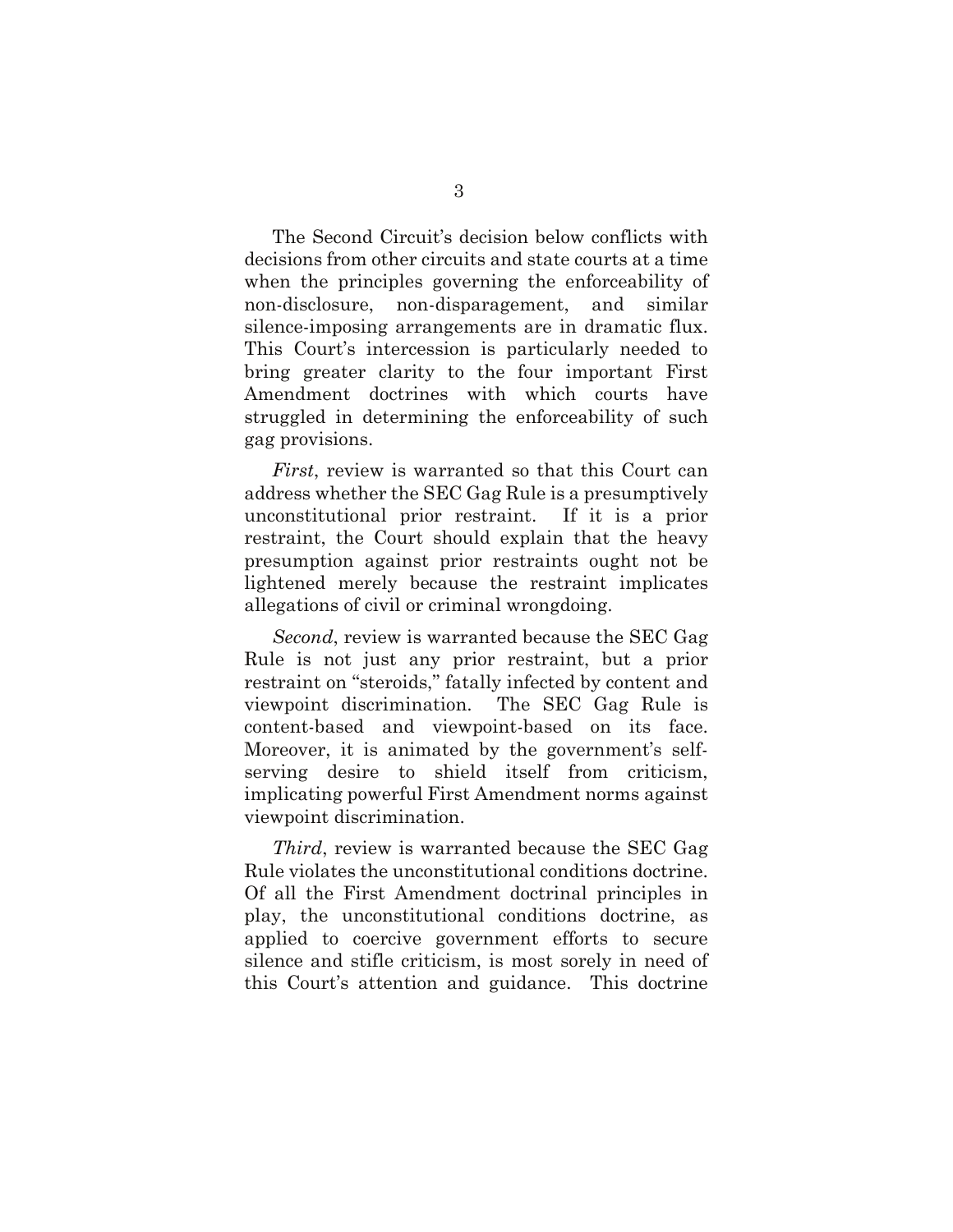means at the very least that the government receives no free pass from what otherwise would be an openand-shut violation of fundamental First Amendment principles merely because the conditions are attached to a plea bargain or settlement agreement. Moreover, the unconstitutional nature of the regime imposed by the SEC Gag Rule is exacerbated by its practical operation as an *in terrorem* "gun to the head," forcing submission by any who attempt resolution of disputes with the Commission.

*Fourth*, review is warranted so that this Court can address the SEC Gag Rule's adverse impact on the constitutional right of the public to receive information of public concern. The SEC Gag Rule does not merely muzzle Petitioner Romeril: The Gag Rule also withholds from the public at large vital truthful information and discourse regarding the conduct of government officials. As a prior restraint that withholds information and criticism from the public, the SEC Gag Rule undermines a fundamental and vital animating purpose of the First Amendment, namely the protection of wide-open, uninhibited, and robust discussion of political affairs.

### **ARGUMENT**

## **Review Should Be Granted Because the SEC Gag Rule Raises Important First Amendment Issues That the Court Needs To Address**

### **A. The SEC Gage Rule is a presumptively invalid prior restraint**

This case presents the Court with an important and timely opportunity to decide whether the SEC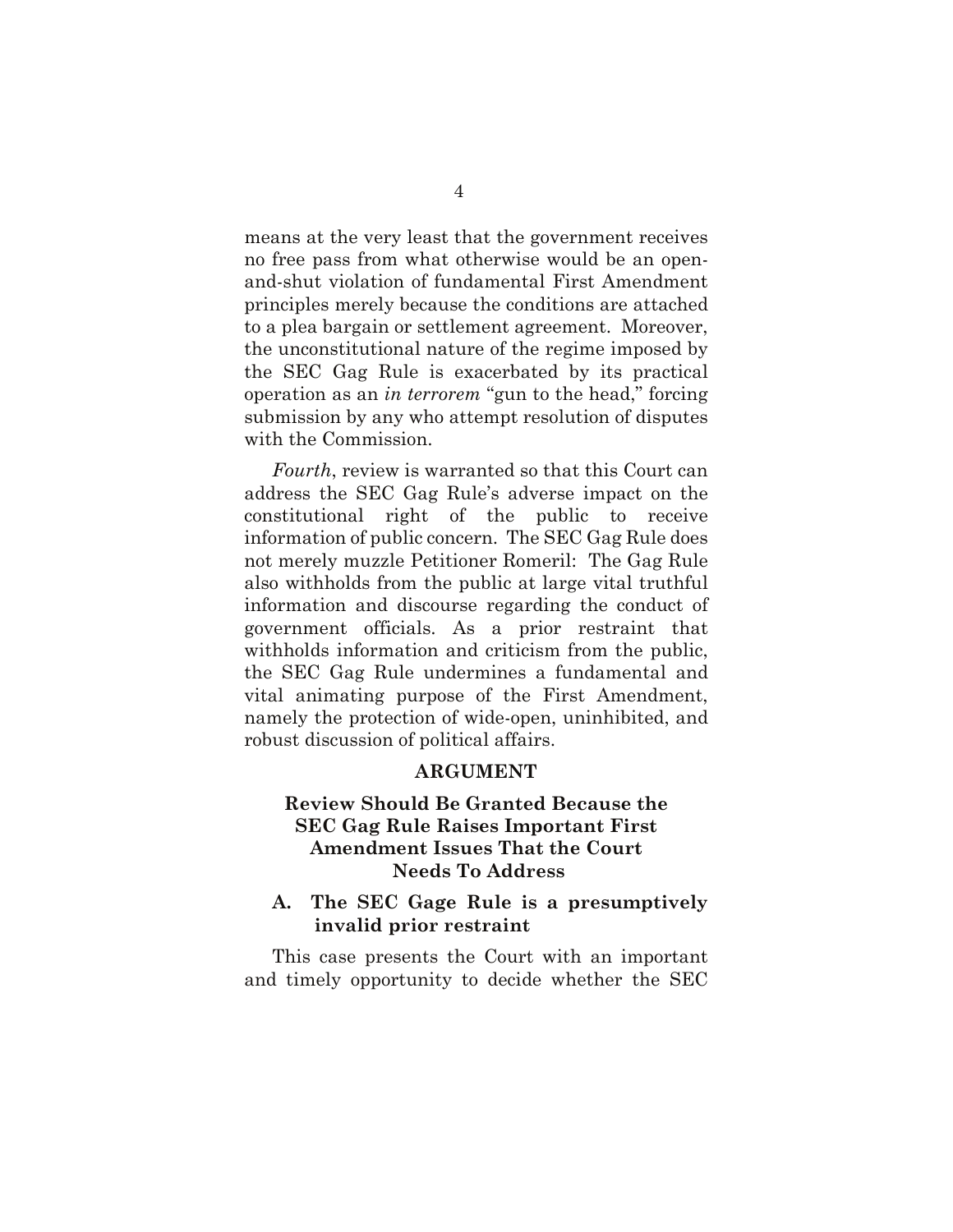Gag Rule, which the SEC incorporates into every consent order and is judicially enforceable through the contempt power, is indeed a presumptively invalid prior restraint. "Any prior restraint on expression comes to this Court with a 'heavy presumption' against its constitutional validity." *Org. for a Better Austin v. Keefe*, 402 U.S. 415, 419 (1971).

<span id="page-11-1"></span>Review is needed to dispel the notion that prior restraints issued incident to allegations of civil or criminal misconduct are somehow invisible to the First Amendment. Indeed, *even* in the criminal law context, prior restraints operate as "the most serious and the least tolerable infringement on First Amendment rights." *Nebraska Press Ass'n v. Stuart*, 427 U.S. 539, 559 (1976).

<span id="page-11-3"></span><span id="page-11-2"></span><span id="page-11-0"></span>This Court has held that even convicted criminals retain First Amendment rights to discuss the facts of their crimes. That is the teaching of *Simon & Schuster, Inc. v. Members of the New York State Crime Victims Board*, 502 U.S. 105, 118 (1991), striking down New York's "Son of Sam" law, which sought to confiscate income derived from a criminal's depiction of his crime. More recently, the Court struck down limitations on the access to social media platforms of convicted sex offenders. *See Packingham v. North Carolina*, 137 S. Ct. 1730, 1735 (2017). It follows that no court could impose a sentence on a criminal that, in addition to incarceration or fine, includes an order preventing the convicted defendant from ever again speaking about his case in a manner that would criticize the prosecution or disclaim the defendant's culpability. Such a speech-crushing order would be an unconstitutional prior restraint, full-stop. It simply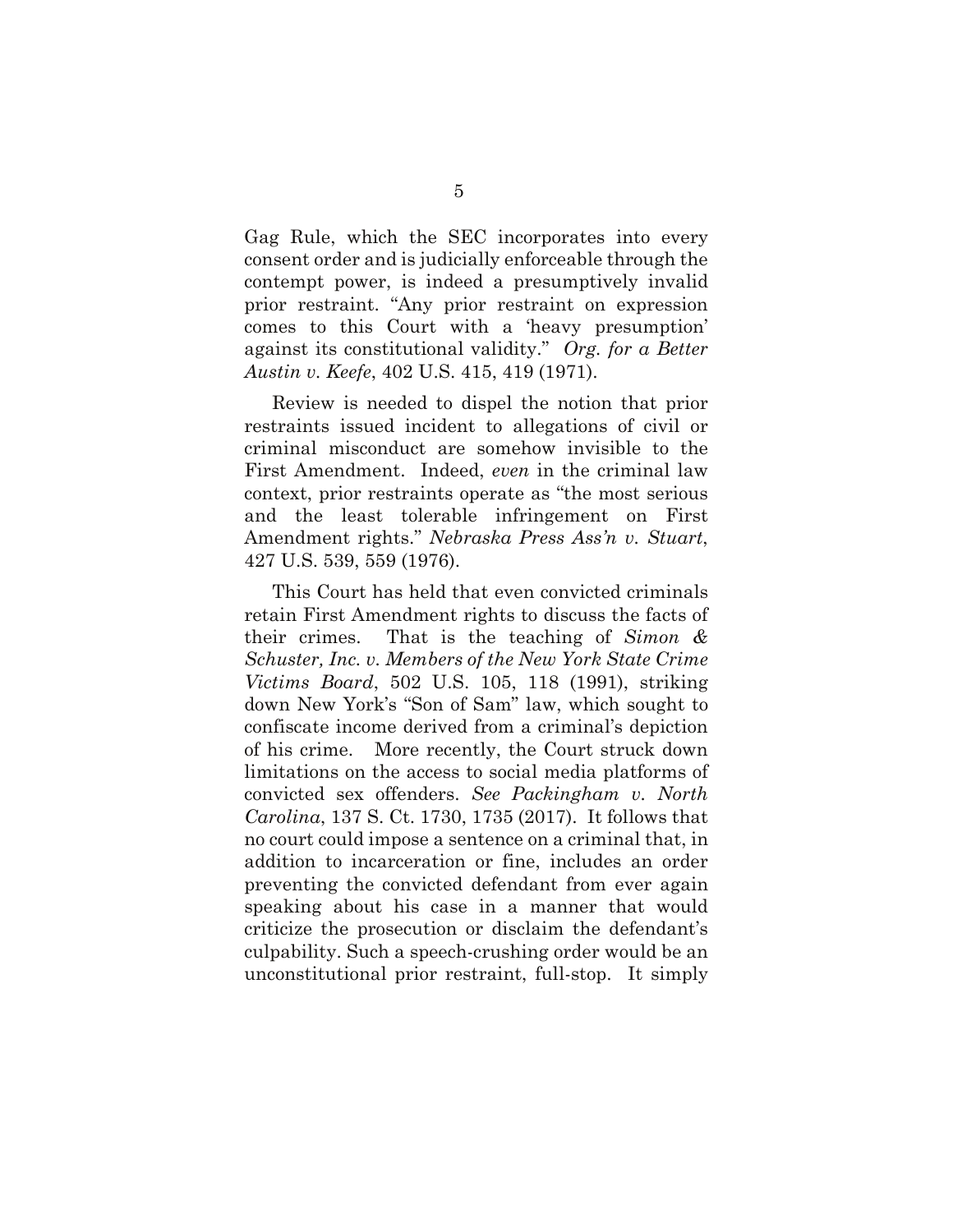cannot "be said that the constitutional freedom from previous restraint is lost because charges are made of derelictions which constitute crimes." *Near v. Minnesota ex rel. Olson*, 283 U.S. 697, 720 (1931).

Surely the same prior-restraint principle applies in the civil enforcement context, here, in connection with the SEC's unconstitutional Gag Rule.

## <span id="page-12-1"></span>**B. The SEC Gag Rule is a presumptively unconstitutional exercise in content and viewpoint discrimination**

The SEC Gag Rule is not just any prior restraint, but a prior restraint that is doubly tainted by its brazen embrace of content and viewpoint discrimination. "Even among First Amendment claims, gag orders warrant a most rigorous form of review because they rest at the intersection of two disfavored forms of expressive limitations: prior restraints and content-based restrictions." *In re Murphy-Brown, LLC*, 907 F.3d 788, 796-97 (4th Cir. 2018).

<span id="page-12-2"></span><span id="page-12-0"></span>"Content-based laws—those that target speech based on its communicative content—are presumptively unconstitutional and may be justified only if the government proves that they are narrowly tailored to serve compelling state interests." *Reed v. Town of Gilbert,* 576 U.S. 155, 163 (2015). "Contentbased regulations 'target speech based on its communicative content.'" *Nat'l Inst. of Fam. & Life Advoc. v. Becerra*, 138 S. Ct. 2361, 2371 (2018*)* (quoting *Reed*, 576 U.S. at 163).

Violation of the SEC Gag Rule is plainly triggered by the *subject matter* of the message. On its face the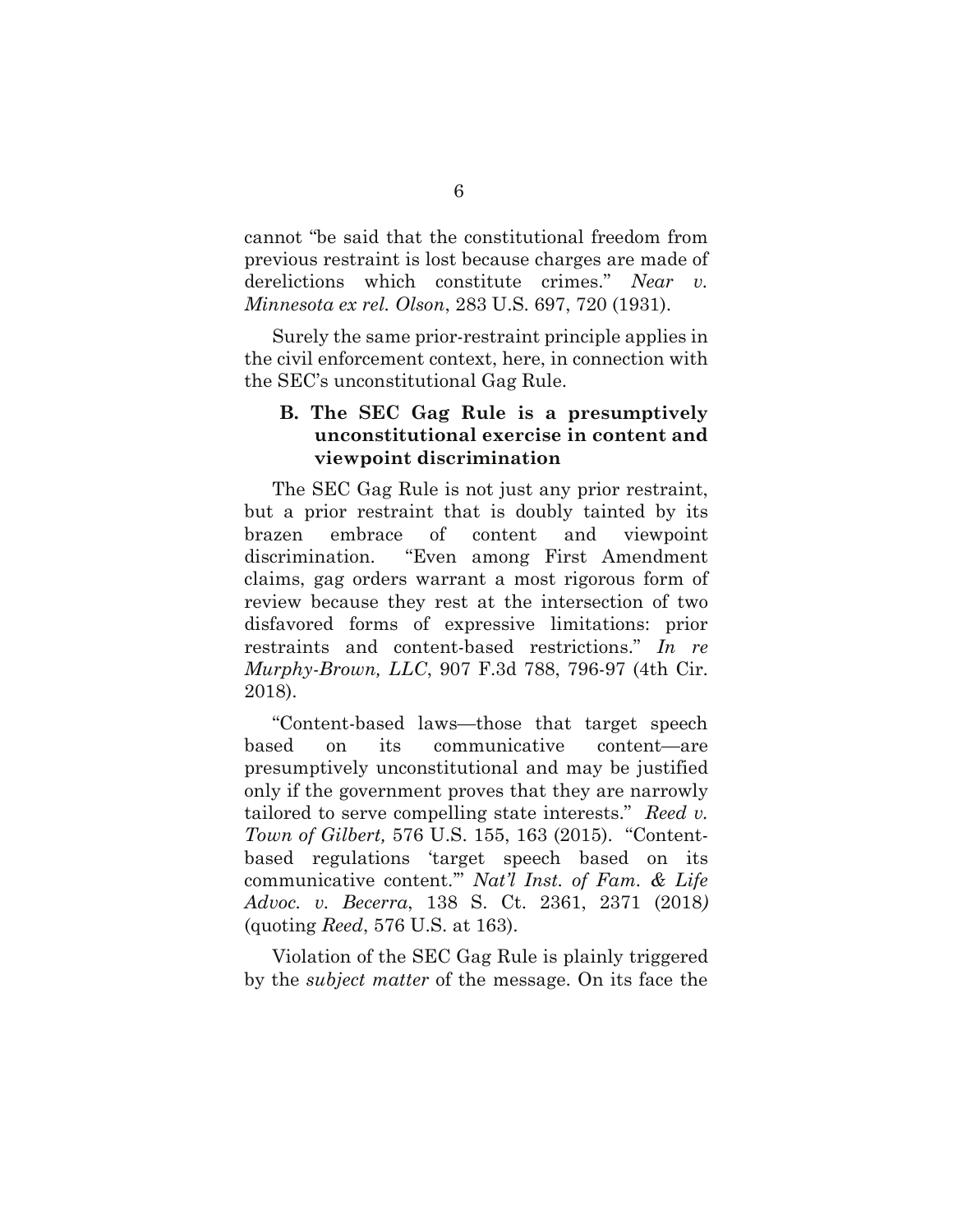<span id="page-13-4"></span>Gag Rule bars a defendant from engaging in expression creating the "impression" that the defendant is "denying the allegations in the complaint or order." 17 C.F.R. § 202.5(e). The Rule thus meets the core, commonsense touchstone defining contentbased discrimination: "This commonsense meaning of the phrase 'content based' requires a court to consider whether a regulation of speech 'on its face' draws distinctions based on the message a speaker conveys." *Reed*, 576 U.S. at 163. The SEC Gag Rule is thus a classic example of a policy that cannot be "justified without reference to the content of the regulated speech." *Ward v. Rock Against Racism*, 491 U.S. 781, 791 (1989).

<span id="page-13-3"></span><span id="page-13-2"></span><span id="page-13-1"></span><span id="page-13-0"></span>But it gets worse. The SEC Gag Rule "goes beyond mere content, to actual viewpoint, discrimination." *R.A.V. v. City of St. Paul*, 505 U.S. 377, 391 (1992). "Viewpoint discrimination is thus an egregious form of content discrimination." *Rosenberger v. Rector & Visitors of Univ. of Virginia*, 515 U.S. 819, 829 (1995). "The government must abstain from regulating speech when the specific motivating ideology or the opinion or perspective of the speaker is the rationale for the restriction." *Id*.

Petitioner Romeril is constrained by the terms of the SEC Gag Rule "not to take any action or to make or permit to be made any public statement denying, directly or indirectly, any allegation in the complaint or creating the impression that the complaint is without factual basis." Pet. at 10. The draconian censorship here is not reciprocal. The door does not swing both ways. Nothing restrains the SEC from saying anything it pleases about Mr. Romeril. But Mr.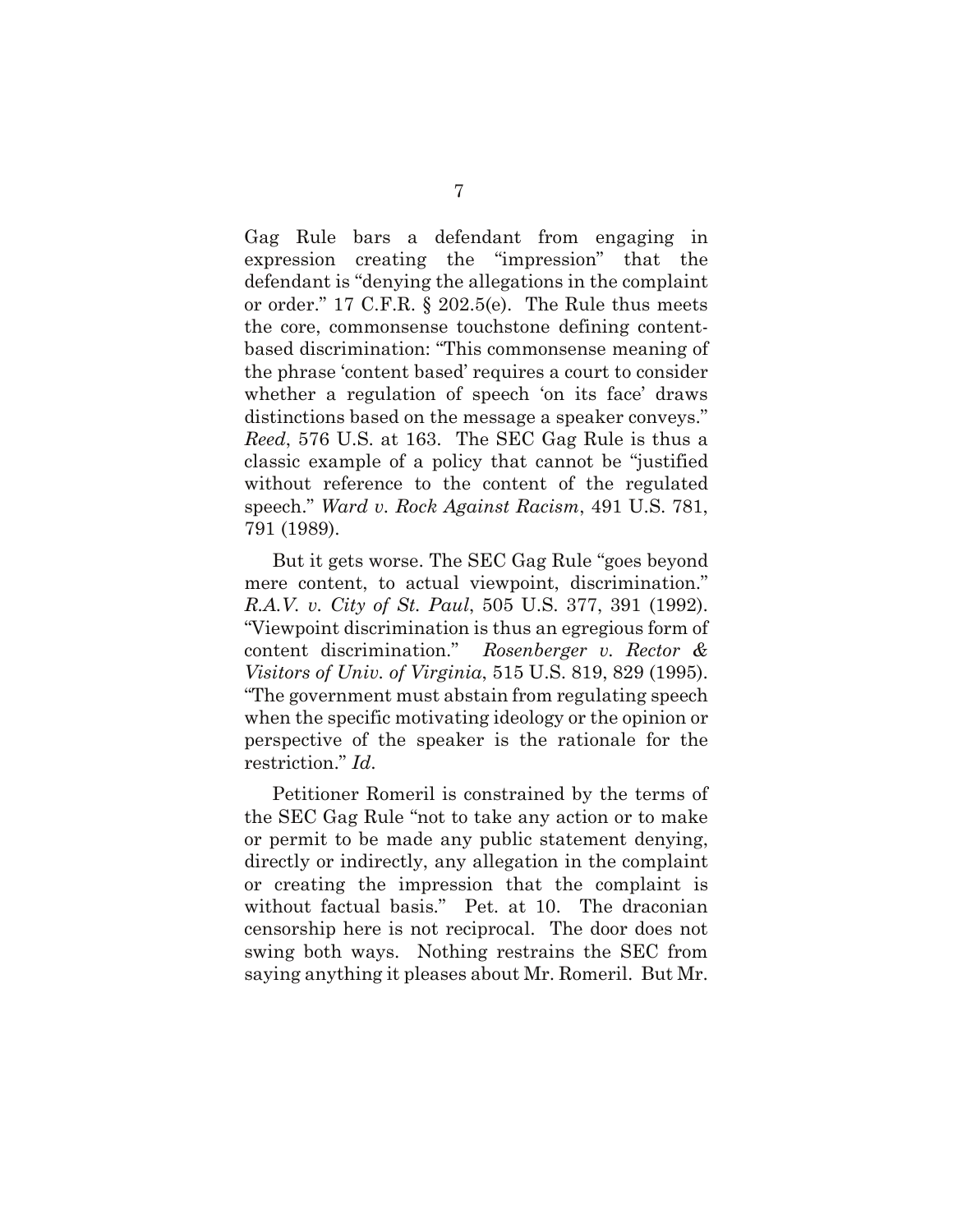Romeril is not permitted to say anything he pleases about the SEC. He is not free to defend himself, not permitted to criticize the SEC for overkill or overreaching, and not permitted to speak what he believes to be the truth about the circumstances of his case.

The SEC Gag Rule does not impose upon Mr. Romeril any restraint from publicly confessing his culpability or praising the enforcement efforts of the SEC as sound and factually based. As long as Mr. Romeril sides with the government, he is home free. It is only if Mr. Romeril professes innocence, or suggests a critique of the SEC's analysis, thereby explicitly or implicitly criticizing the actions of the SEC, that he violates the gag. Put differently, if Mr. Romeril speaks, he must only convey a progovernment message. This is blatant viewpoint discrimination. The government "has no such authority to license one side of a debate to fight freestyle, while requiring the other to follow Marquis of Queensbury Rules." *R.A.V.*, 505 U.S. at 392.

<span id="page-14-1"></span><span id="page-14-0"></span>The manifest purpose of the SEC Gag Rule exacerbates the content and viewpoint discrimination afoot. "The principal inquiry in determining content neutrality . . . is whether the government has adopted a regulation of speech because of disagreement with the message it conveys." *Ward*, 491 U.S. at 791. As lower courts have observed, this is exactly what drives the SEC's gag efforts. "Here an agency of the United States is saying, in effect, 'Although we claim that these defendants have done terrible things, they refuse to admit it and we do not propose to prove it, but will simply resort to gagging their right to deny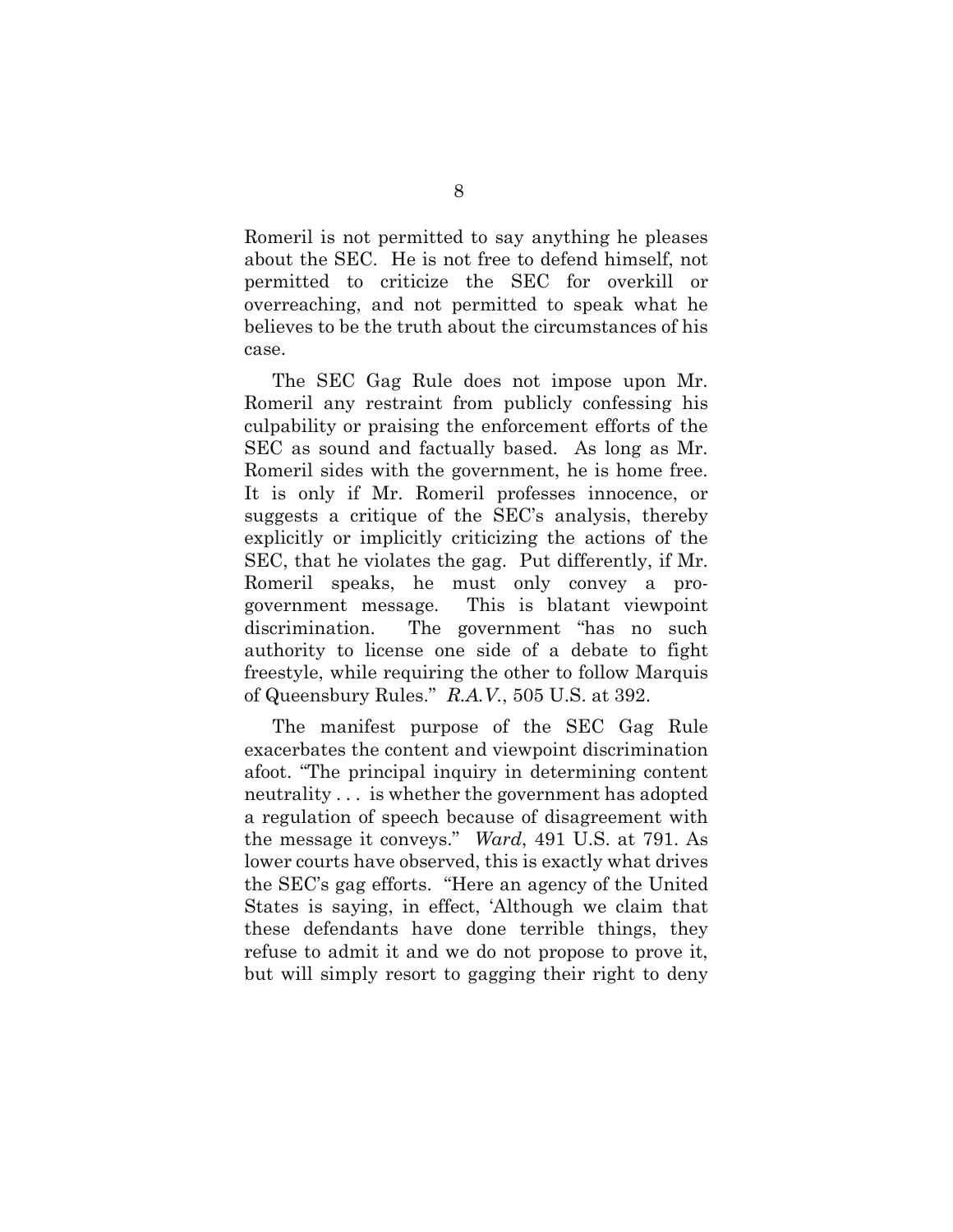<span id="page-15-2"></span><span id="page-15-0"></span>it.'" *S.E.C. v. Vitesse Semiconductor Corp*., 771 F. Supp. 2d 304, 309 (S.D.N.Y. 2011). "By virtue of their alleged past wrongs, the agencies are trying to assert active control over the defendants' future speech." James Valvo, *The CFTC and SEC Are Demanding Unconstitutional Speech Bans in Their Settlement Agreements*, Yale J. on Reg.: Notice & Comment Blog (Dec. 4, 2017), https://bit.ly/3IV5oP6.

<span id="page-15-1"></span>The SEC's adoption of the gag policy in 1972 was generated largely by the agency's concerns over negative public perceptions of its actions. The policy arose in response to situations in which "defendants and respondents were entering into consent decrees and then publicly denying that they had done anything wrong or violated any law or regulation." David Rosenfeld, *Admissions in SEC Enforcement Cases: The Revolution That Wasn't*, 103 Iowa L. Rev. 113, 118–19 (2017). Contrary to the demands of a free society, the SEC hopes to continue to escape public scrutiny by stifling the flow of information from those most directly affected by its enforcement activities. The SEC may not like the heat, but as the Federal Trade Commission and almost all other federal regulatory agencies recognize, this is the cost of entering the kitchen.

In any consent order scenario, the SEC might well take fire from all directions, with some saying it was too soft and others too harsh. The SEC must accept the criticism either way. In the United States, there is no libel against the government. "For good reason, 'no court of last resort in this country has ever held, or even suggested, that prosecutions for libel on government have any place in the American system of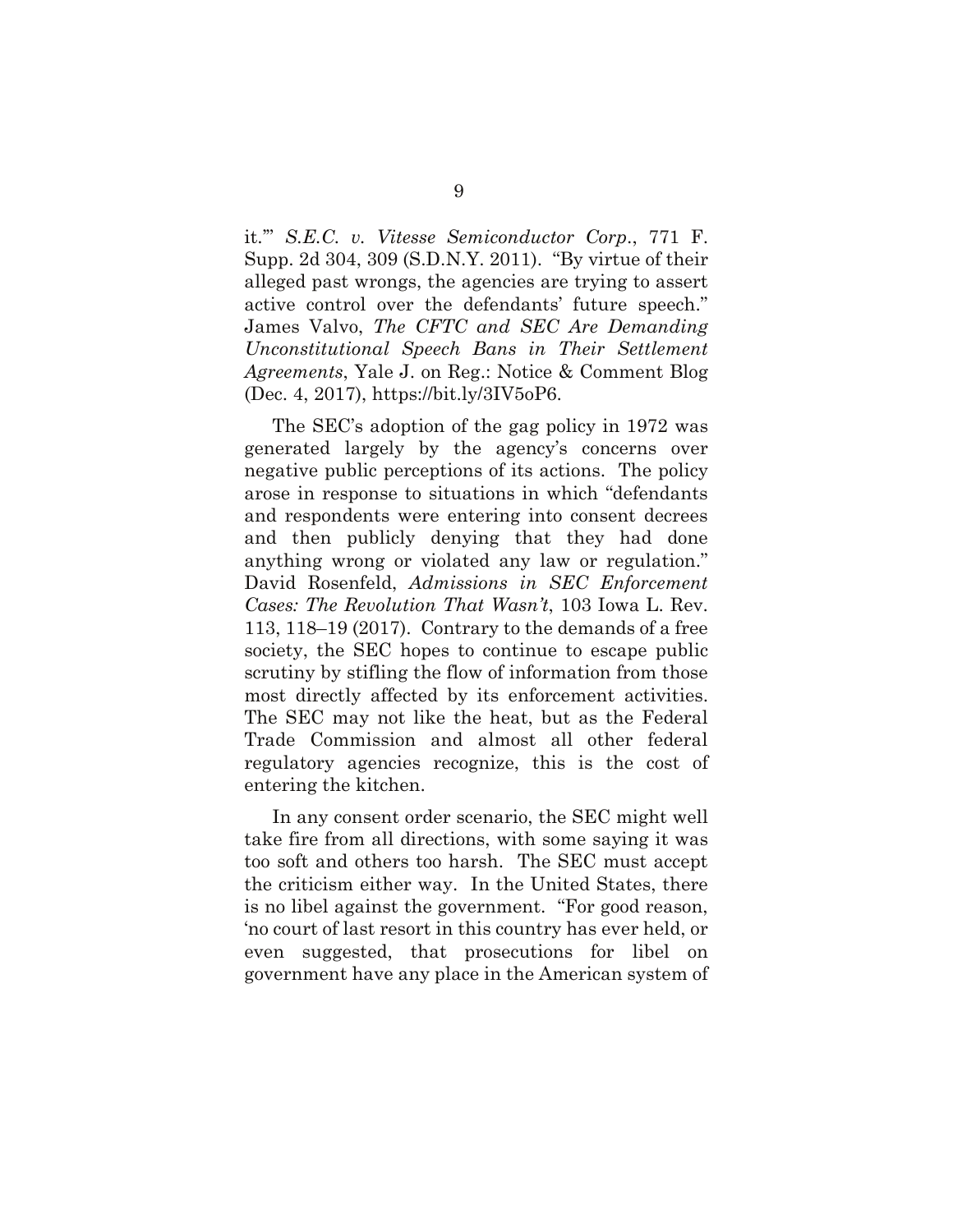<span id="page-16-0"></span>jurisprudence.''' *New York Times Co. v. Sullivan*, 376 U.S. 254, 292 (1964) (quoting *City of Chicago v. Tribune Co.*, 307 Ill. 595, 601 (1923)). A governmental entity's desire to shelter itself from critique or embarrassment is entitled to no credit in the First Amendment calculus.

### **C. The SEC Gag Rule is an unconstitutional condition**

As demonstrated above, the First Amendment would bar a court order preventing a convicted defendant from later discussing his crime, criticizing the prosecution, or disclaiming, in whole or in part, the defendant's culpability. It follows that the First Amendment also should be construed as barring, through the artifice of a plea bargain—or civil enforcement settlement agreement—the extraction of such silence. If no court could impose such a prior restraint directly as an element of a criminal sentence, the First Amendment also should not countenance the conditioning of approval of a criminal plea bargain on the defendant's submission to a permanent gag order, barring the defendant from any future expression, even if truthful, creating the impression that the prosecution was in some respect unfounded. The same is true for imposition of a gag rule in connection with what the SEC's gag policy describes as any SEC civil action or administrative proceeding "of an accusatory nature." 17 C.F.R. § 202.5(e).

<span id="page-16-1"></span>Any other rule would permit the government *indirectly* to accomplish, through its coercive leverage, a result it could not command *directly*. The Court has long warned that First Amendment principles are sufficiently hale to interdict such artifice,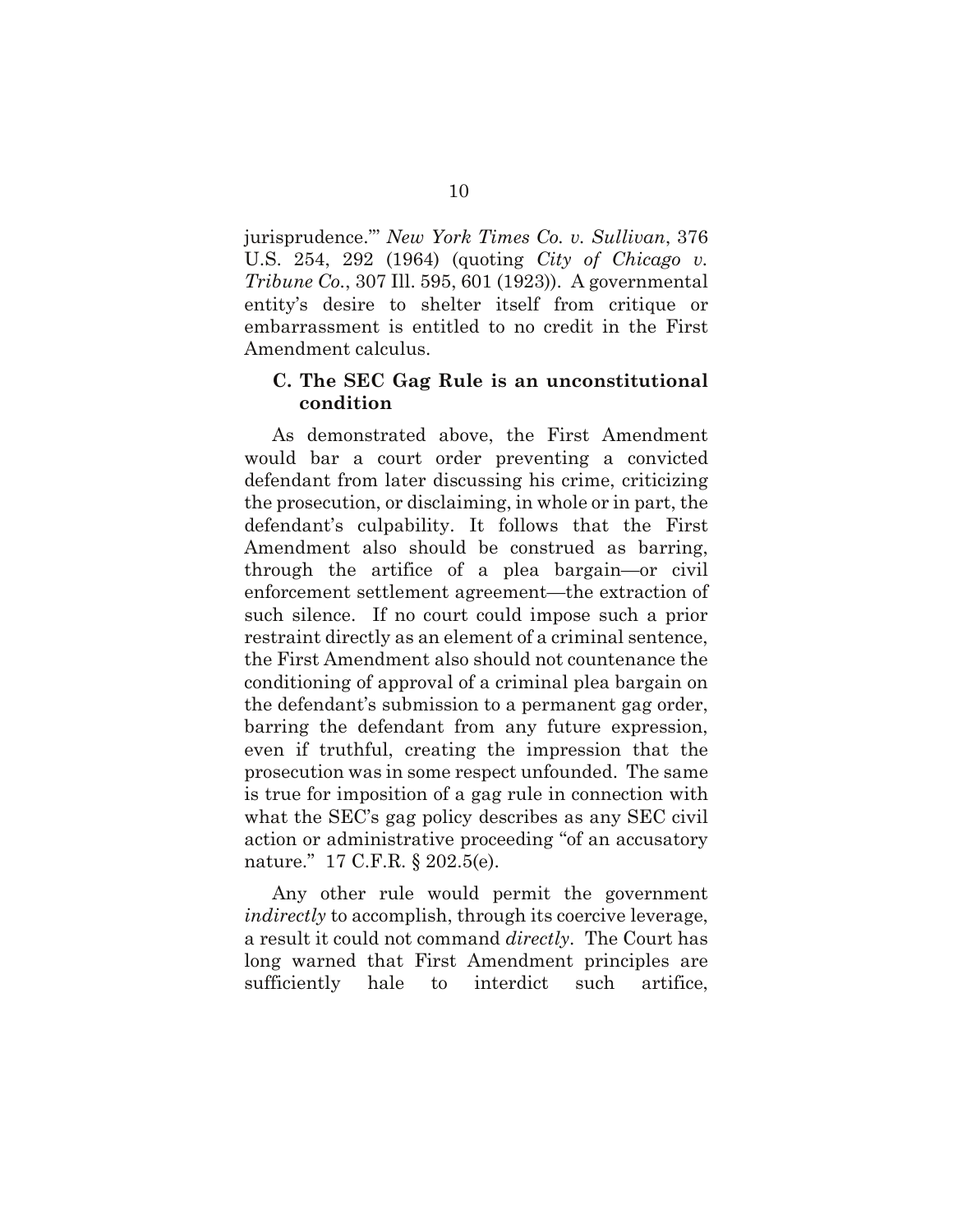<span id="page-17-2"></span>admonishing against regimes that "place limitations upon the freedom of speech which if directly attempted would be unconstitutional." *Speiser v. Randall*, 357 U.S. 513, 518 (1958).

Yet the SEC Gag Rule, in the civil enforcement context, imposes such a condition across the board, operating as a coercive gun to the head, threatening all who fall within its ambit. Review is warranted by this Court in order to make it clear that the extraction of such perpetual silence is an unconstitutional condition.

<span id="page-17-0"></span>The "unconstitutional conditions doctrine" instructs that "the Government 'may not deny a benefit to a person on a basis that infringes his constitutionally protected . . . freedom of speech even if he has no entitlement to that benefit.'" *Agency for Int'l Dev. v. All. for Open Soc'y Int'l, Inc*., 570 U.S. 205, 214 (2013) (citations omitted). The doctrine fully applies to the SEC policy of requiring submission to a gag order as a condition of settling an investigation through a consent order. The truism that no defendant is entitled to a consent order does not mean that the government may condition the receipt of such a "benefit" on the surrender of First Amendment freedoms.

<span id="page-17-1"></span>The SEC Gag Rule effectively offers a defendant such as Mr. Romeril an "offer he can't refuse."[2](#page-17-4) No actual choice exists. What is presented is a "gun to the head." *Nat'l Fed'n of Indep. Bus. v. Sebelius*, 567 U.S. 519, 581 (2012). In silencing defendants such as Mr.

<span id="page-17-4"></span><span id="page-17-3"></span><sup>2</sup> *See* Mario Puzo, *The Godfather* (New York: G.P. Putman's Sons, 1969).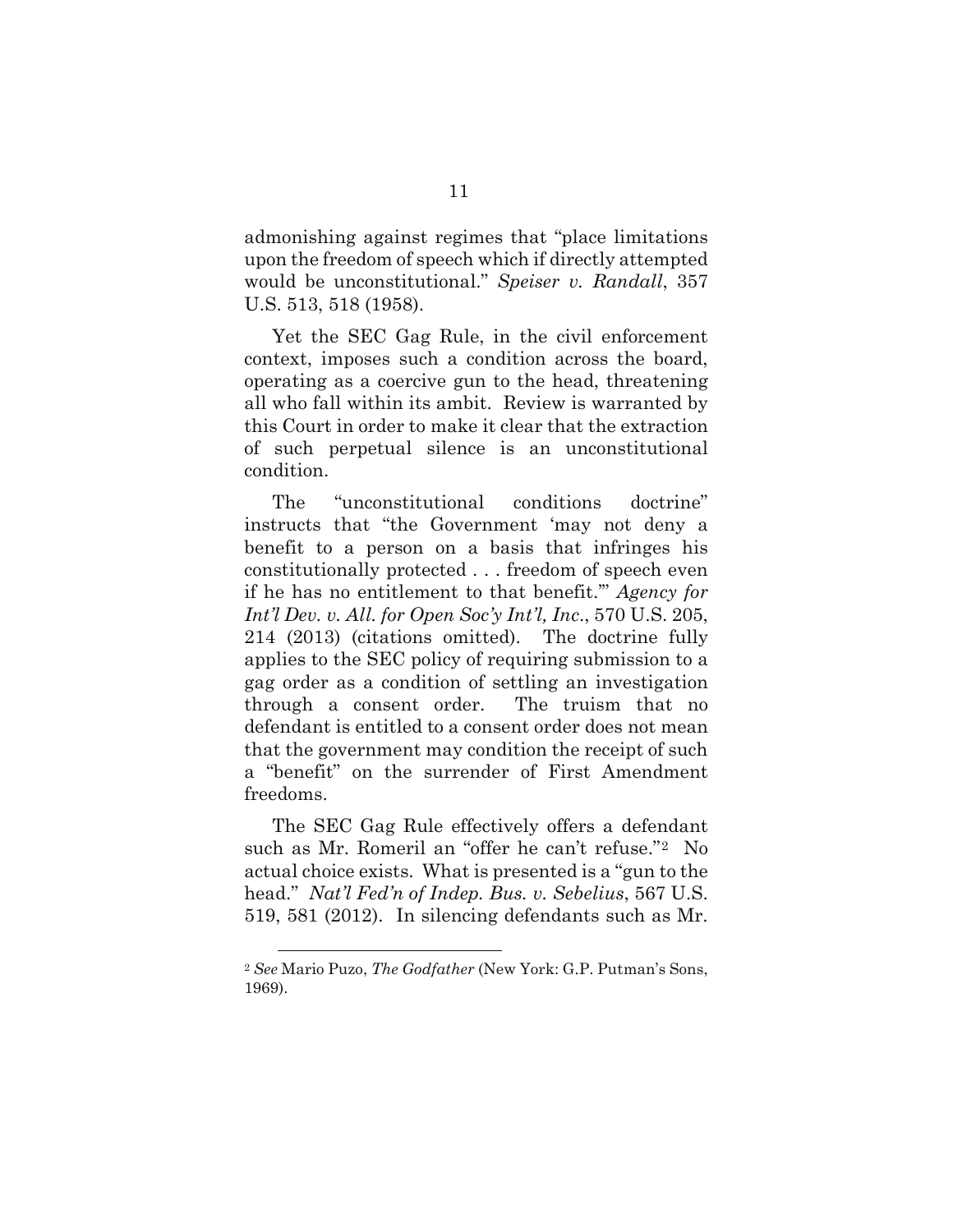Romeril, the SEC shelters itself from critique, using its coercive leverage to manipulate the marketplace of ideas in the government's favor. This illicit motivation exposes the SEC Gag Rule as an unconstitutional condition, implicating the key distinction "between conditions that define the federal program and those that reach outside it." *Alliance*, 570 U.S. at 217. The SEC's gag regime is a quintessential example of impermissible "conditions that seek to leverage [a benefit] to regulate speech." *Id*. at 214-15.

<span id="page-18-3"></span><span id="page-18-1"></span><span id="page-18-0"></span>Importantly, the SEC Gag Rule is not saved by decisions holding that obligations of confidentiality are enforceable when the speaker who possesses the confidential information gained access to the information *because of* a promise to keep the information confidential. In *Snepp v. United States*, 444 U.S. 507 (1980), for example, the author Snepp gained access to the national security information he sought to disclose only because he had agreed to keep the government's secrets as a condition of employment. In *Cohen v. Cowles Media Co*., 501 U.S. 663 (1991), the Court held that a newspaper could be held liable for violating its undertaking not to reveal the name of a confidential source, who agreed to speak to the newspaper "only if he was given a promise of confidentiality." *Id.* at 665. Similarly, in *Seattle Times Co. v. Rhinehart*, 467 U.S. 20 (1984), the Court held that the First Amendment was not offended by a protective order limiting the dissemination of information gained by a litigant "only by virtue of the trial court's discovery processes." *Id.* at 32.

<span id="page-18-2"></span>Here, however, whatever Mr. Romeril wants to say about his ordeal with the SEC is based on facts known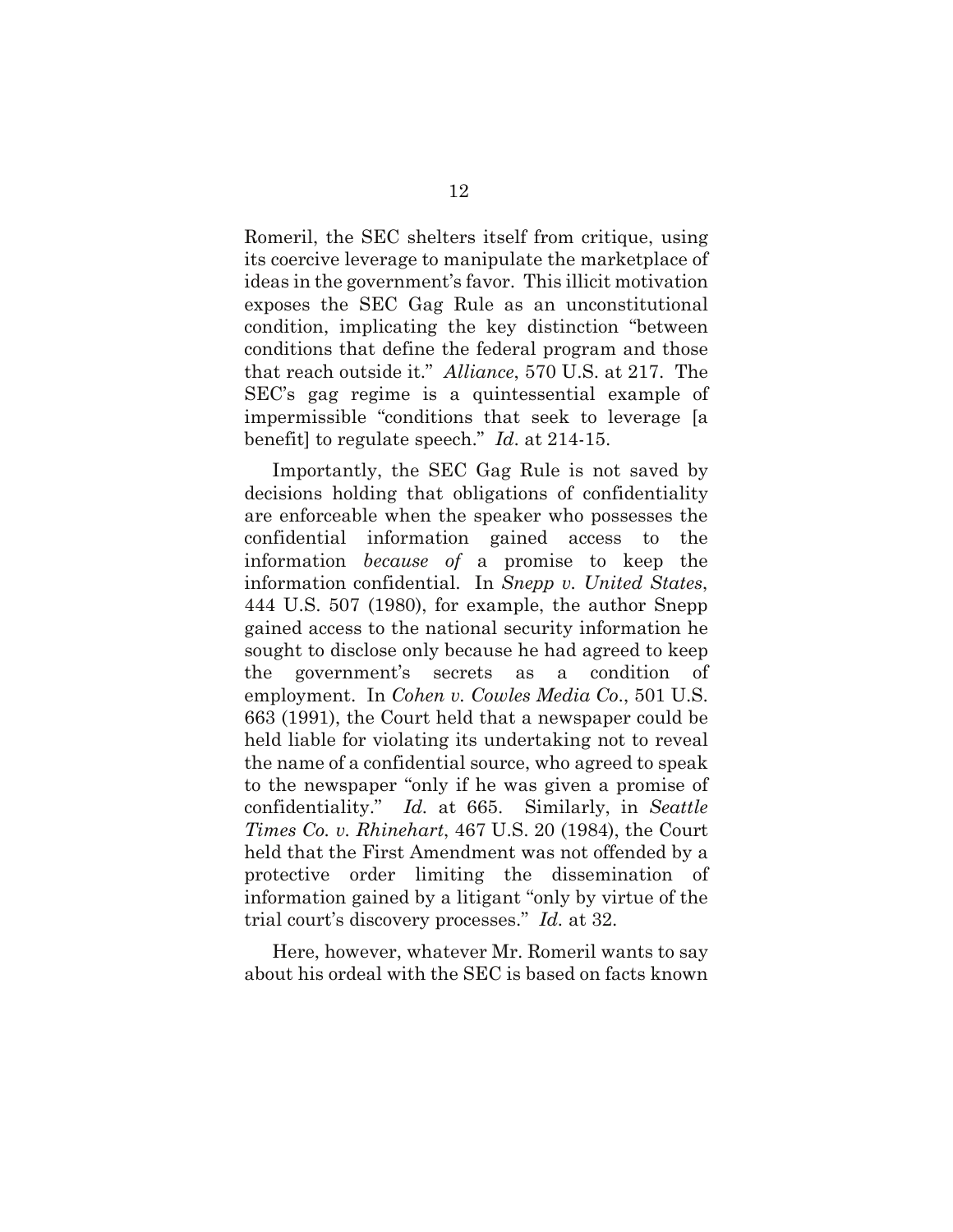to, or opinions held by, Mr. Romeril that he possessed *independently*. He did not gain access to the information he seeks to disclose through any promise not to speak.

<span id="page-19-0"></span>The SEC admittedly has a generalized interest in enforcing the law and in pursuing settlements as a tool for enforcement. The extraction of silence, however, is unconstitutional piling on. As the Ninth Circuit has observed, "where a substantial public interest favoring nonenforcement is present, the interest in settlement is insufficient." *Davies v. Grossmont Union High School Dist.*, 930 F.2d 1390, 1398 (9th Cir. 1991). The *generalized* policy favoring enforcement of private agreements and the encouragement of settling litigation cannot, in the nature of things, be a sufficient basis alone for justifying clauses in settlements restricting the exercise of constitutional rights, because the generalized policy is present in *all*  settlements of legal disputes. If the general interest in settling claims were enough to do the trick, then *all*  waiver clauses in settlement agreements would be impermeable to attack. *See id.* at 1398. As important as the interest in encouraging settlements may be, it "is an interest that will be present in every dispute over the enforceability of an agreement terminating litigation." *Id*.

<span id="page-19-2"></span><span id="page-19-1"></span>*Amici* commend to this Court the insights offered in *Overbey v. Mayor & City Council of Baltimore*, 930 F.3d 215 (4th Cir. 2019). The Fourth Circuit's decision stands in dramatic tension with the Second Circuit's decision below. *Overbey* held unenforceable a nondisparagement clause entered into between the City of Baltimore and Ashley Overbey, arising from the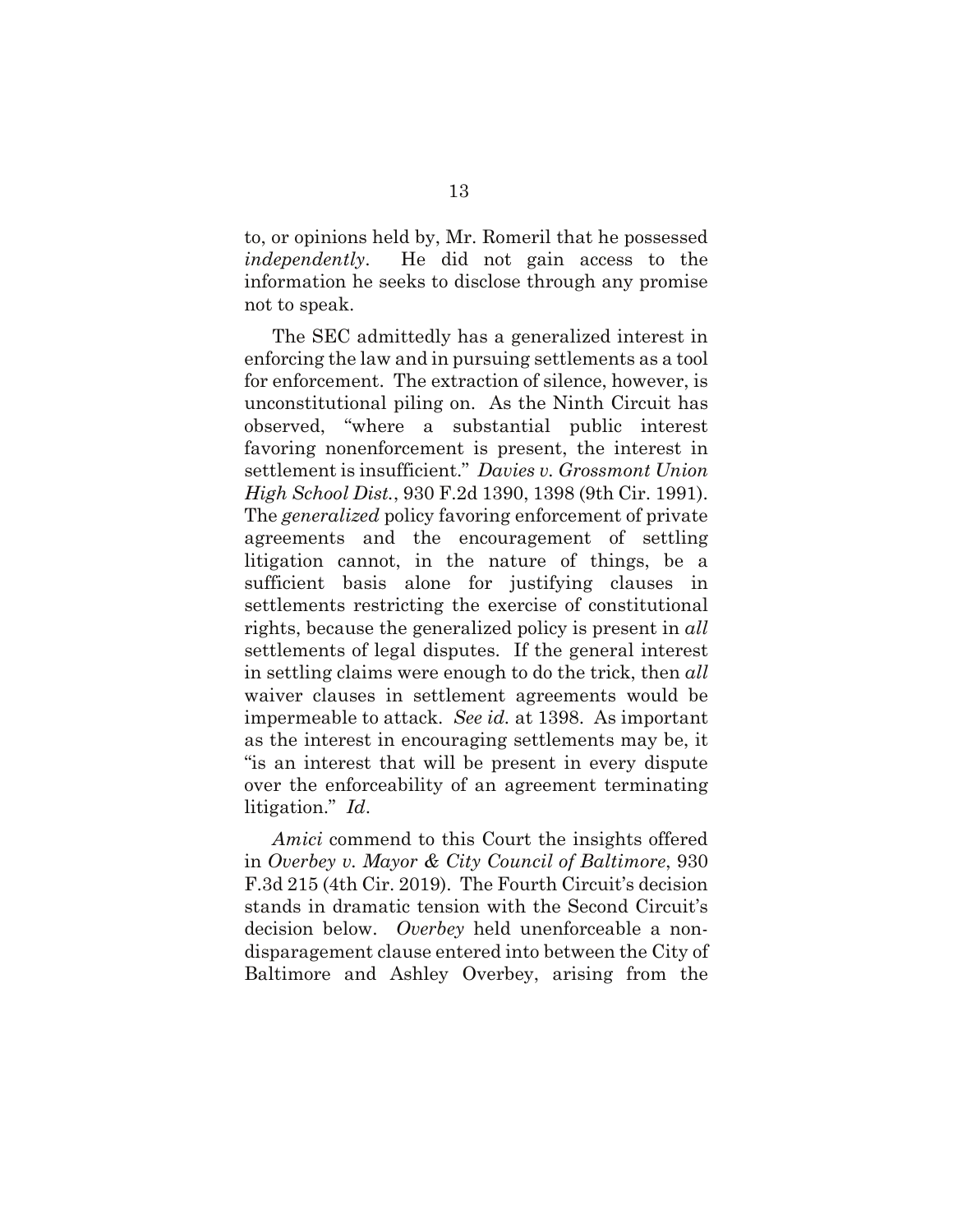settlement of a police misconduct claim. Overbey's suit challenged Baltimore's practice of including nondisparagement clauses in virtually all such settlement agreements. The Fourth Circuit held that "the nondisparagement clause in Overbey's settlement agreement amounts to a waiver of her First Amendment rights and that strong public interests rooted in the First Amendment make it unenforceable and void." *Id*. at 222.

In defending the non-disparagement clause, Baltimore advanced the strained argument that the clause was not properly characterized as a "waiver" of anything, but was simply an exercise by Overbey of her constitutional right "not to speak," which she exercised in exchange for payment by the government. The Fourth Circuit summarily dispatched this implausible framing of the problem, correctly observing that the right to refrain from speaking was simply not implicated. The government was not forcing Overbey to speak against her will; it was attempting to prevent her from speaking *according* to her will. As the court explained, "no one tried to punish Overbey for refusing to say something she did not want to say." *Id.* at 223. Instead, "Overbey agreed, on pain of contractual liability to the City, to curb her voluntary speech to meet the City's specifications." *Id*. The court held that Baltimore's inclusion of the waiver in the settlement agreement was void and unenforceable, for public policy reasons animated by the First Amendment, stating that "[w]e do not presume that the waiver of a constitutional right even one that appears in an otherwise valid contract with the government—is enforceable." *Id.*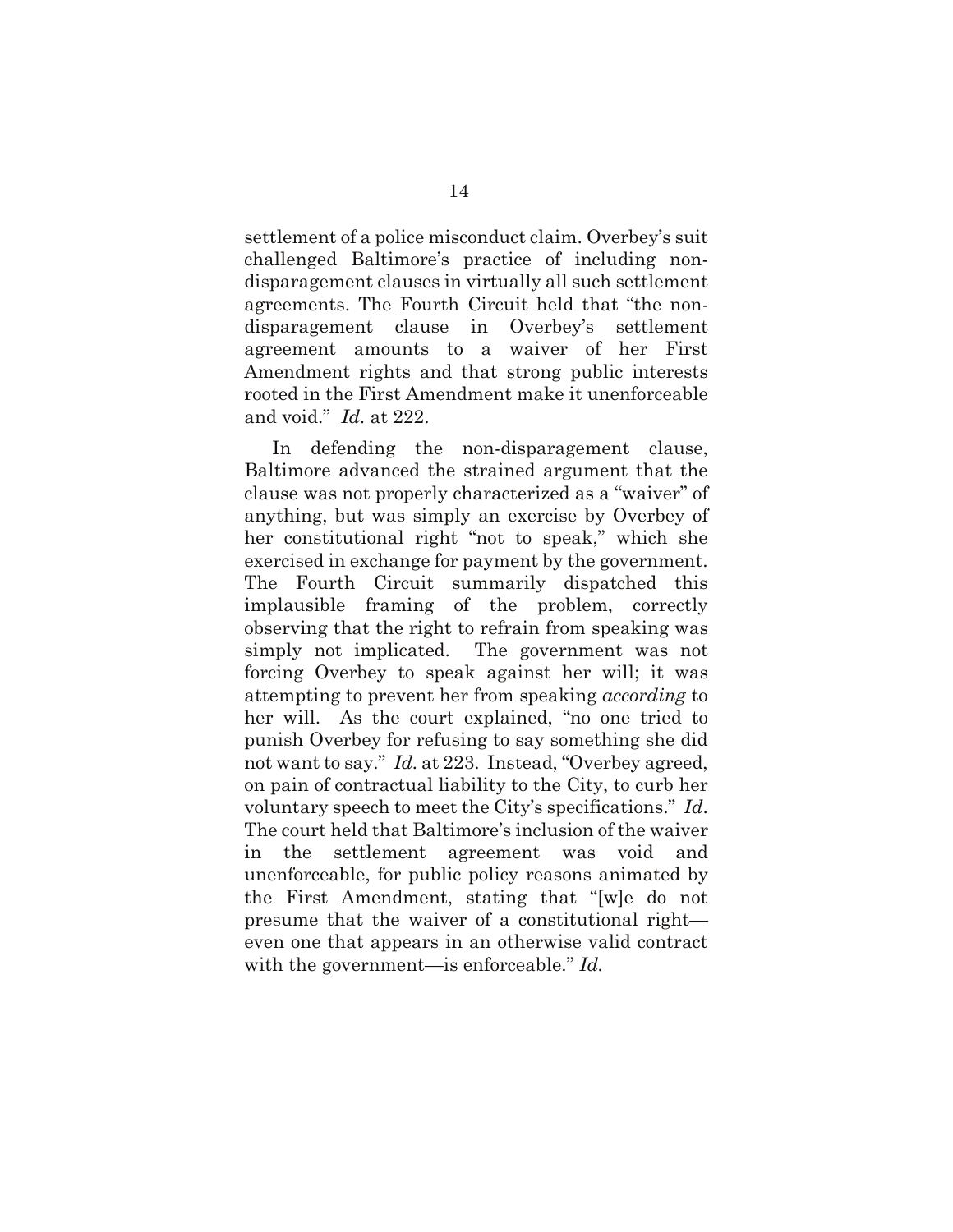In sum, whatever generalized interest a governmental entity or agency may assert in settling cases, "when a settlement agreement contains a waiver of a constitutional right, the government's general interest in using settlement agreements to expedite litigation is not enough to make the waiver enforceable—otherwise, no balance-of-interests test would be required." *Id*. at 225. The SEC thus "cannot succeed merely by invoking its general interest in settling lawsuits." *Id.* "It must point to additional interests that, under the circumstances, justify enforcing . . . waiver of . . . First Amendment rights." *Id.*

<span id="page-21-1"></span>The only conceivable interests the SEC might assert are the interests in sheltering itself from critique—which as a matter of law is entitled to no weight whatsoever—or the interests in sheltering the public from Mr. Romeril's speech—which (as discussed below) are also insufficient as a matter of law, partaking in paternalistic assumptions that run contrary to the animating principles of the First Amendment, and violating the public's right to receive information.

## **D. The SEC Gag Rule is paternalistic and violates the public's First Amendment rights to receive information**

<span id="page-21-2"></span><span id="page-21-0"></span>"It is now well established that the Constitution protects the right to receive information and ideas." *Stanley v. Georgia*, 394 U.S. 557, 564 (1969). The First Amendment "freedom embraces the right to distribute literature, . . . and necessarily protects the right to receive it." *Martin v. City of Struthers, Ohio*, 319 U.S. 141, 143 (1943) (citing *Lovell v. Griffin*, 303 U.S. 444,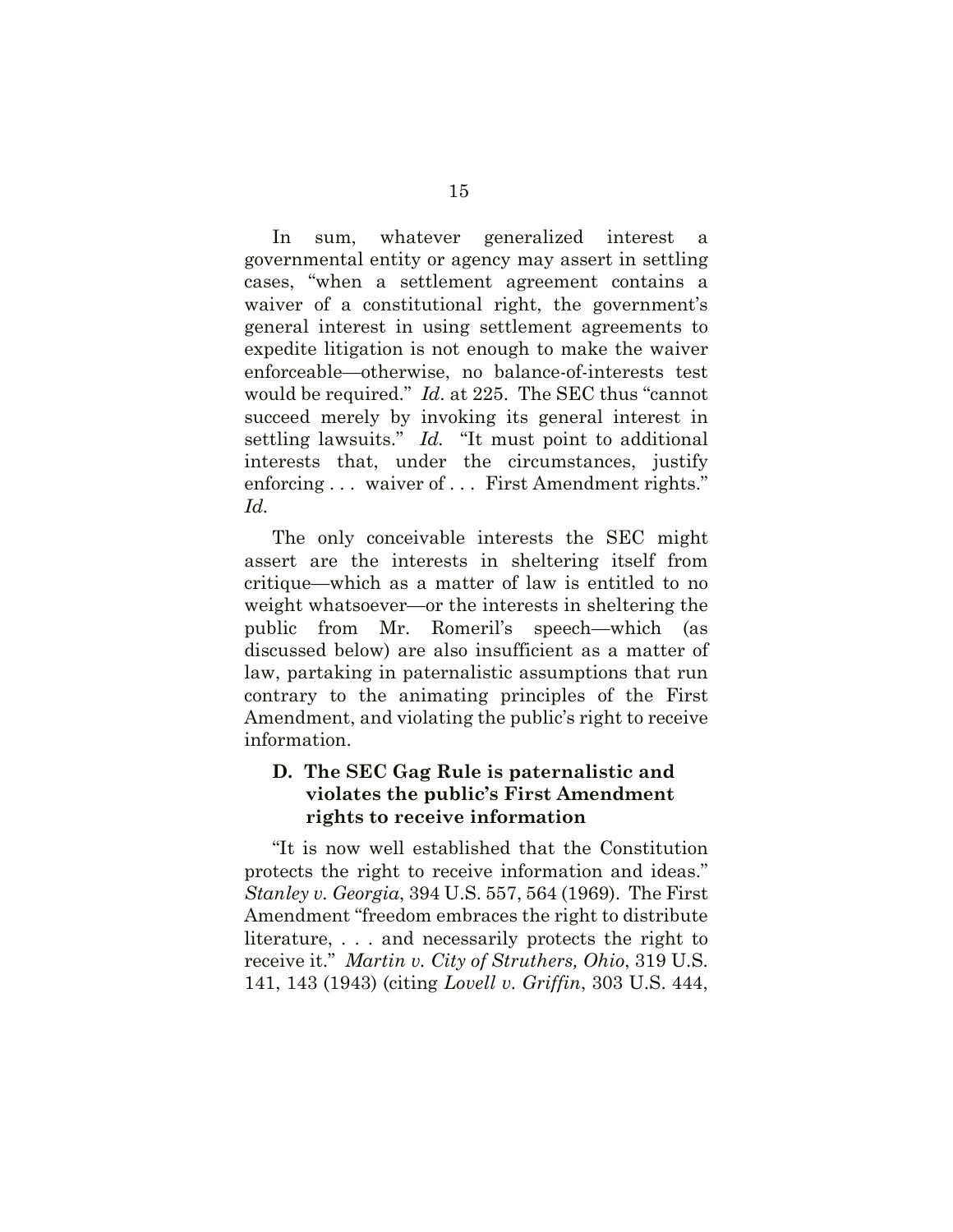<span id="page-22-2"></span><span id="page-22-1"></span>452 (1938)). "[T]he right to receive publications is such a fundamental right. . . . It would be a barren marketplace of ideas that had only sellers and no buyers." *Lamont v. Postmaster General*, 381 U.S. 301, 308 (1965) (Brennan, J., concurring). "'It is the right of the public to receive suitable access to social, political, esthetic, moral, and other ideas and experiences which is crucial here.'" *Kleindienst v. Mandel*, 408 U.S. 753, 763, (1972) (quoting *Red Lion Broadcasting Co. v. FCC*, 395 U.S. 367, 390 (1969)). "The right of citizens to inquire, to hear, to speak, and to use information to reach consensus is a precondition to enlightened selfgovernment and a necessary means to protect it." *Citizens United v. Fed. Election Comm'n*, 558 U.S. 310, 339 (2010).

<span id="page-22-3"></span><span id="page-22-0"></span>Many scholars have recognized the threats to these First Amendment values posed by the indiscriminate enforcement of silence-imposing agreements. *See*  Alan E. Garfield, *Promises of Silence: Contract Law and Freedom of Speech*, 83 Cornell L. Rev. 261, 356 (1998); Burt Neuborne, *Limiting the Right to Buy Silence: A Hearer-Centered Approach*, 90 U. Colo. L. Rev. 411, 439 (2019); Clay Calvert, *Gag Clauses and the Right to Gripe: The Consumer Review Fairness Act of 2016 & State Efforts to Protect Online Reviews from Contractual Censorship*, 24 Widener L. Rev. 203, 212 (2018); Genelle I. Belmas & Brian N. Larson, *Clicking Away Your Speech Rights: The Enforceability of Gagwrap Licenses*, 12 Comm. L. & Policy 37 (2007); Rodney A. Smolla, 2 *Smolla & Nimmer on Freedom of Speech* § 15:59.50 (2022 updated ed.).

<span id="page-22-5"></span><span id="page-22-4"></span>The right to receive information should weigh heavily in the calculus applied by this Court. "[S]trong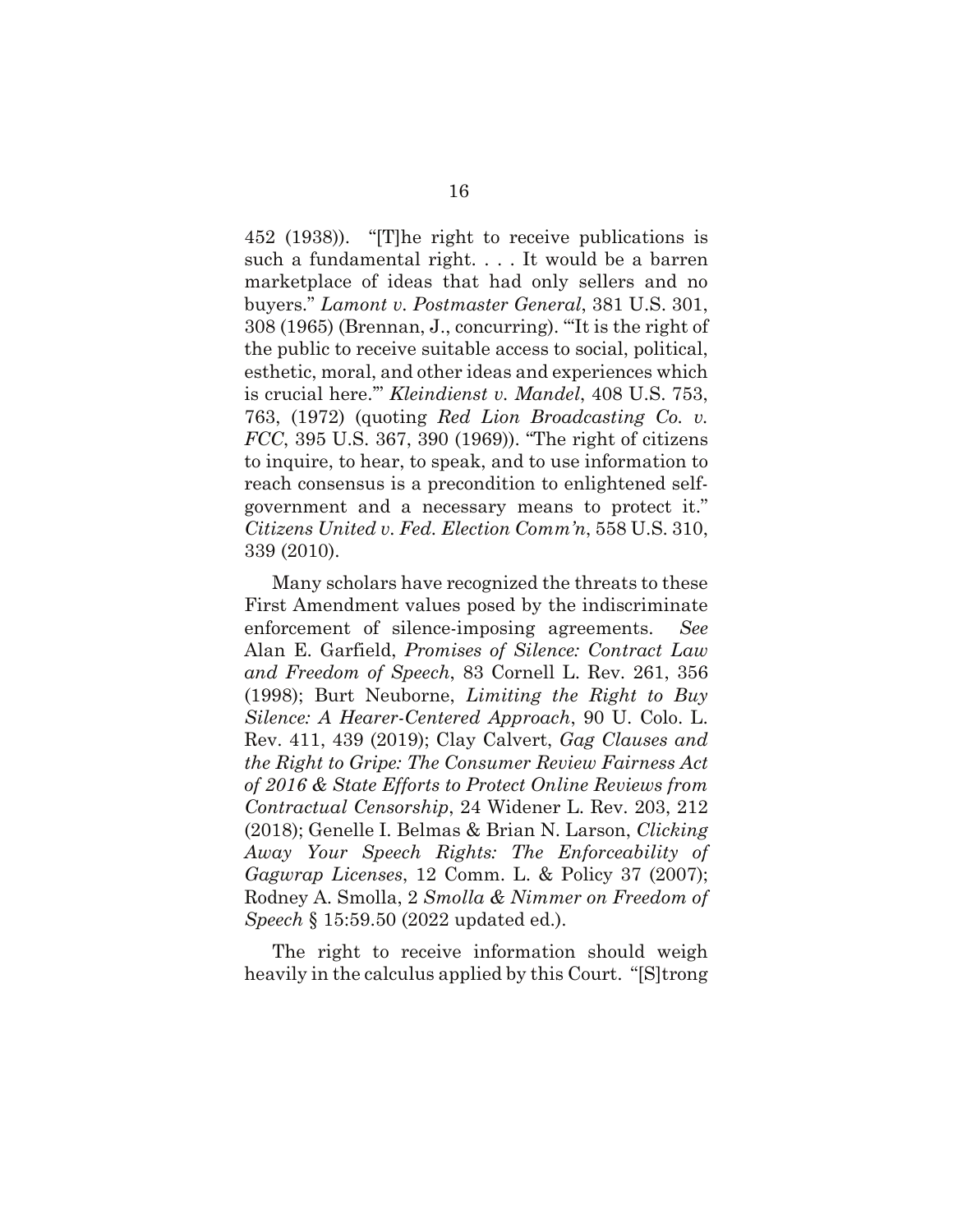arguments support the idea that courts should apply a more stringent standard to the waiver of First Amendment rights." Garfield, *supra* at 356. These First Amendment interests include both the right to speak and the right to receive information, "[b]ecause free speech rights are at the core of our democratic system, and because a waiver of speech rights implicates both the public's interest as well as the individual's interest." *Id.*; *see also* Neuborne, *supra* at 429 ("In any event, a nonparty hearer who can demonstrate significant public interest in access to the information protected by the NDA of a public figure has the raw material for an effective First Amendment challenge. That's just one more reason to continue the disaggregation of the First Amendment from a solidly speaker-centered doctrine to a more complex doctrine reflecting the interests of speakers, hearers, conduits, targets, and regulators."); Calvert, *supra* at 229 ("[T]he unenumerated First Amendment right to receive speech is deployable for buttressing the argument that speaker autonomy is thwarted by gag clauses.").

<span id="page-23-0"></span>Mr. Romeril's speech may be believed or disbelieved by the public. To the extent his speech is critical of the SEC, the public may credit or discredit his critique. Protection of such debate and critique, and its concomitant power to check and render accountable the processes of government, is a defining purpose of the First Amendment. In *Overbey* the Fourth Circuit identified this interest as one of the key "public interests favoring non-enforcement." *Overbey*, 930 F.3d at 223. "Famously, one of the interests at the heart of the First Amendment is 'a profound national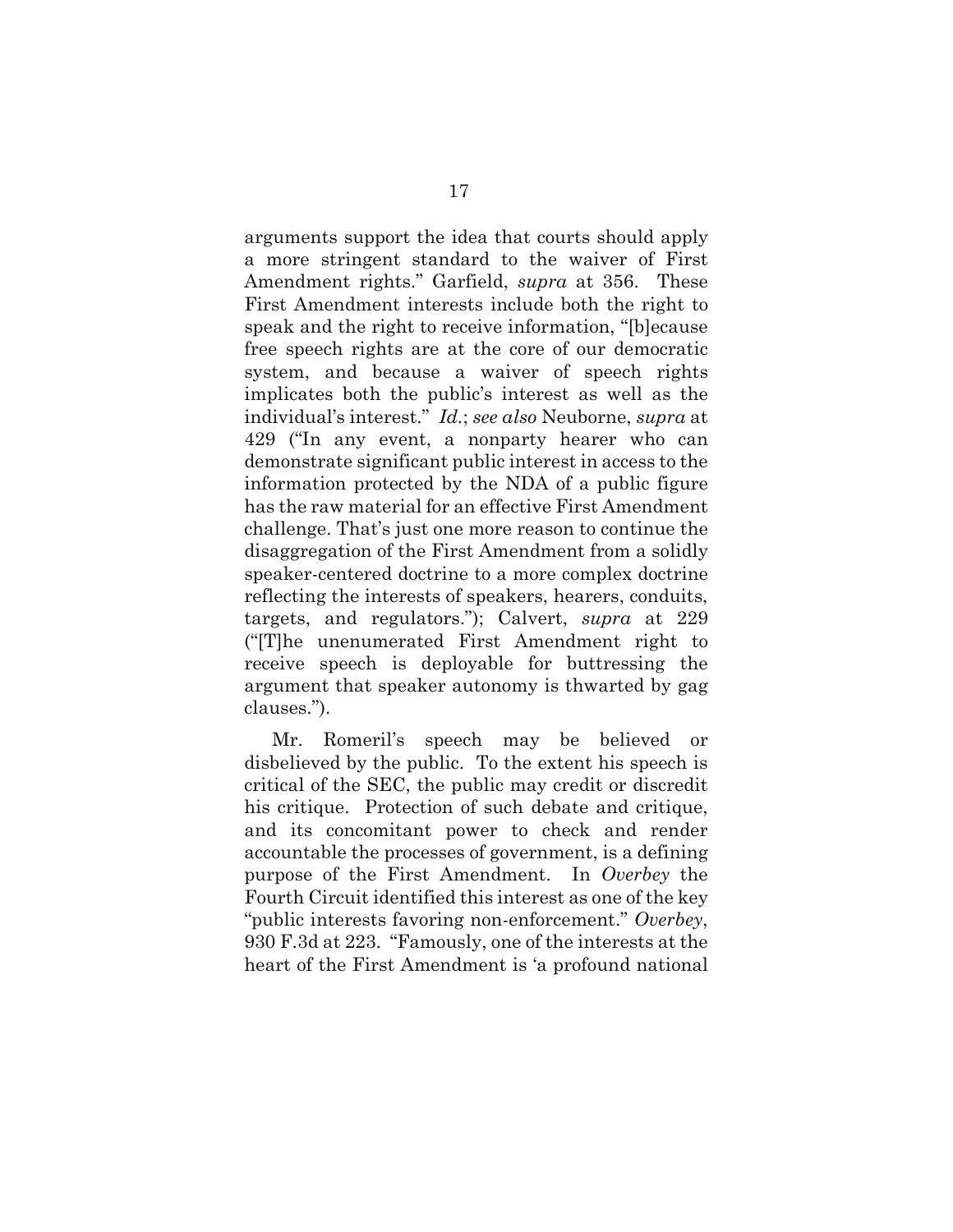commitment to the principle that debate on public issues should be uninhibited, robust, and wide-open.'" *Id.* at 224 (*quoting New York Times Co. v. Sullivan*, 376 U.S. at 270).

Debate over issues of public concern in turn operates as a check on governmental abuse of power. "Standing shoulder to shoulder with the citizenry's interest in uninhibited, robust debate on public issues is this nation's cautious 'mistrust of governmental power.'" *Overbey*, 930 F.3d at 223.

<span id="page-24-1"></span><span id="page-24-0"></span>The SEC wields enormous influence and power by using consent orders. *See* Pet. at 4 n.1 (indicating that the SEC settles approximately 98% of its enforcement cases). Any notion that the public must accept the SEC's assurances that it only deploys this power wisely is fundamentally inconsistent with the values that inspired the Constitution's Framers, who were fundamentally mistrustful of government. The public is not required to respect assurances of *noblesse oblige*. *See United States v. Stevens*, 559 U.S. 460, 480 (2010) ("Not to worry, the Government says: The Executive Branch construes [18 U.S.C.] § 48 to reach only 'extreme' cruelty, and it 'neither has brought nor will bring a prosecution for anything less' . . . . But the First Amendment protects against the Government; it does not leave us at the mercy of *noblesse oblige*. We would not uphold an unconstitutional statute merely because the Government promised to use it responsibly.") (citations omitted). "The idea that an agency can cure an unconstitutionally standardless delegation of power by declining to exercise some of that power seems to us internally contradictory." *Whitman v. Am. Trucking Assn's., Inc*., 531 U.S. 457,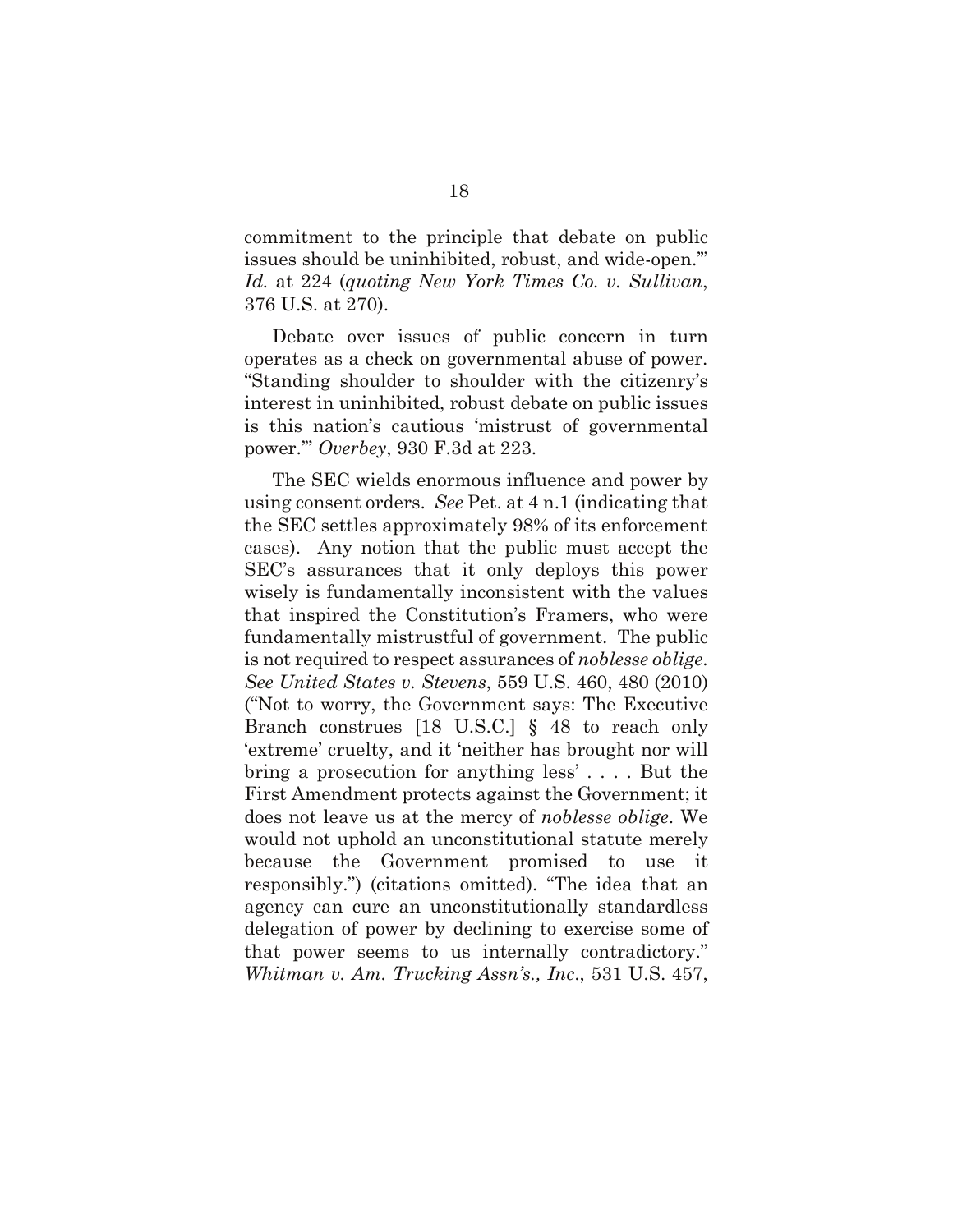<span id="page-25-1"></span>473, (2001). "Premised on mistrust of governmental power, the First Amendment stands against attempts to disfavor certain subjects or viewpoints." *Citizens United*, 558 U.S. at 340.

<span id="page-25-4"></span><span id="page-25-0"></span>There is no First Amendment value in sheltering the public from Mr. Romeril's views, whatever they may be. The First Amendment does not operate like the famous line from the movie *A Few Good Men*, in which Jack Nicholson, playing the role of Colonel Nathan Jessup, indignantly exclaims: "You can't handle the truth!"<sup>[3](#page-25-6)</sup> "Those who seek to censor or burden free expression often assert that disfavored speech has adverse effects. But the 'fear that people would make bad decisions if given truthful information' cannot justify content-based burdens on speech." *Sorrell v. IMS Health, Inc.*, 564 U.S. 552, 577 (2013) (quoting *Thompson v. Western States Medical Ctr.*, 535 U.S. 357, 374 (2002)); *see also 44 Liquormart, Inc. v. Rhode Island*, 517 U.S. 484, 738 (1996) (Thomas, J., concurring) ("In case after case . . . the Court, and individual Members of the Court, have continued to stress . . . the antipaternalistic premises of the First Amendment"); *Rubin v. Coors Brewing Co.*, 514 U.S. 476, 497 (1995) (Stevens, J., concurring) ("Any 'interest' in restricting the flow of accurate information because of the perceived danger of that knowledge is anathema to the First Amendment . . . the Constitution is most skeptical of supposed state interests that seek to keep people in the dark for what the government believes to be their own good."); *Simon & Schuster*, 502 U.S. at 121 ("The Board disclaims, as it must, any state interest in

<span id="page-25-6"></span><span id="page-25-5"></span><span id="page-25-3"></span><span id="page-25-2"></span><sup>3</sup> *A Few Good Men*, available at https://tinyurl.com/yc4sp5f5.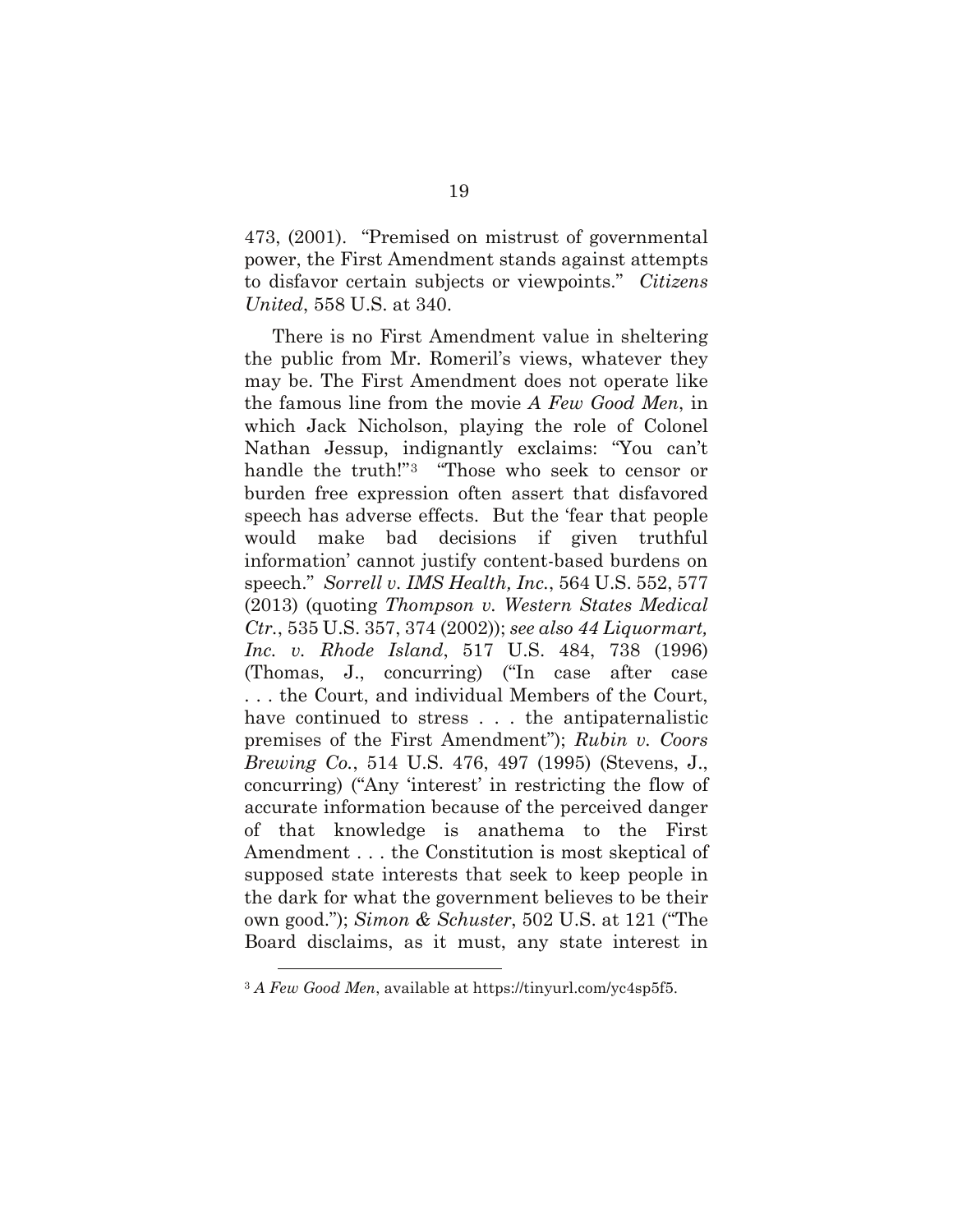<span id="page-26-2"></span>suppressing descriptions of crime out of solicitude for the sensibilities of readers."); *Peel v. Attorney Registration and Disciplinary Comm'n of Illinois*, 496 U.S. 91, 105 (1990) ("We reject the paternalistic assumption that the recipients of petitioner's letterhead are no more discriminating than the audience for children's television."); *Riley v. Nat'l Fed. of the Blind of North Carolina*, *Inc.*, 487 U.S. 781, 790- 91 (1988) ("The State's remaining justification—the paternalistic premise that charities' speech must be regulated for their own benefit—is equally unsound. The First Amendment mandates that we presume that speakers, not the government, know best both what they want to say and how to say it."); *First Nat'l Bank of Boston v. Bellotti*, 435 U.S. 765, 791-792 & n.31 (1978) (criticizing a State's paternalistic interest in protecting the political process by restricting speech by corporations).

<span id="page-26-0"></span>It also is possible, of course, that Mr. Romeril might make statements about his case critical of the SEC. But Mr. Romeril is constitutionally entitled to his *opinions* about the SEC, and to the extent that any statements he might make are nothing more than that—mere subjective expressions of rhetorical hyperbole or his opinions of government of the sort not capable of objective proof or disproof––they are fully protected by the First Amendment. *See Milkovich v. Lorain Journal Co*., 497 U.S. 1 (1990).

<span id="page-26-1"></span>At the end of the day, if the SEC is not pleased by Mr. Romeril's remarks, it may engage in its own expression countering those remarks, entering the marketplace of ideas on its own. The SEC here "has not shown, and cannot show, why counterspeech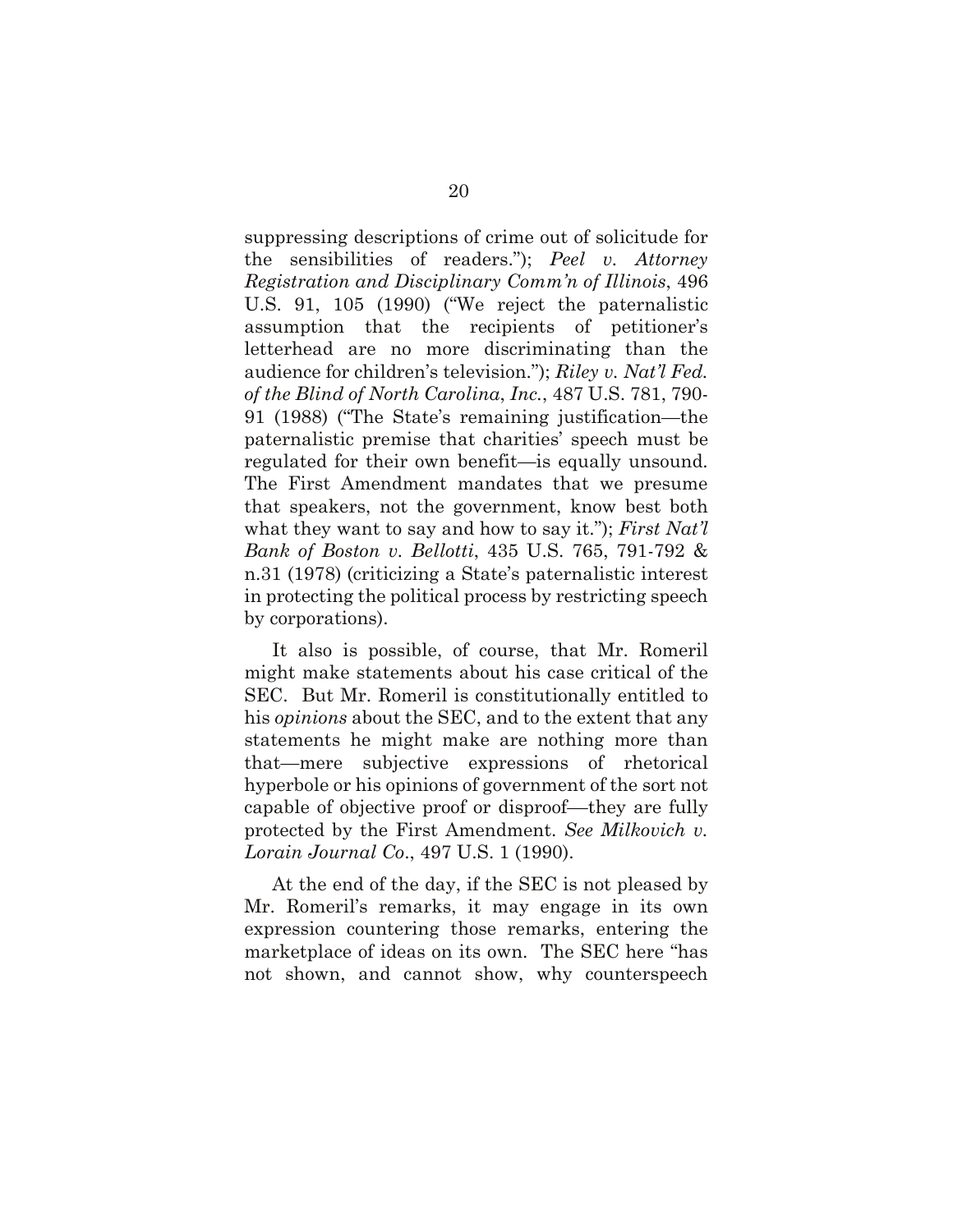<span id="page-27-0"></span>would not suffice to achieve its interest." *United States v. Alvarez*, 567 U.S. 709, 726 (2012).

<span id="page-27-1"></span>The protection of the free flow of information and free trade of ideas is the foundation upon which modern First Amendment law is built. "The remedy for speech that is false is speech that is true. This is the ordinary course in a free society. The response to the unreasoned is the rational; to the uninformed, the enlightened; to the straightout lie, the simple truth." *Id.* at 727; *see also Whitney v. California*, 274 U.S. 357, 377 (1927) (Brandeis, J., concurring) ("If there be time to expose through discussion the falsehood and fallacies, to avert the evil by the processes of education, the remedy to be applied is more speech, not enforced silence"). "The theory of our Constitution is 'that the best test of truth is the power of the thought to get itself accepted in the competition of the market.'" *Alvarez*, 567 U.S. at 728 (quoting *Abrams v. United States*, 250 U.S. 616, 630 (1919) (Holmes, J., dissenting)).

The SEC's gag policy cannot be squared with these First Amendment principles. "[S]uppression of speech by the government can make exposure of falsity more difficult, not less so." *Alvarez*, 567 U.S. at 728. The SEC Gag Rule requiring gag provisions in all consent orders undermines society's "right and civic duty to engage in open, dynamic, rational discourse." *Id.* "These ends are not well served when the government seeks to orchestrate public discussion through content-based mandates." *Id.*